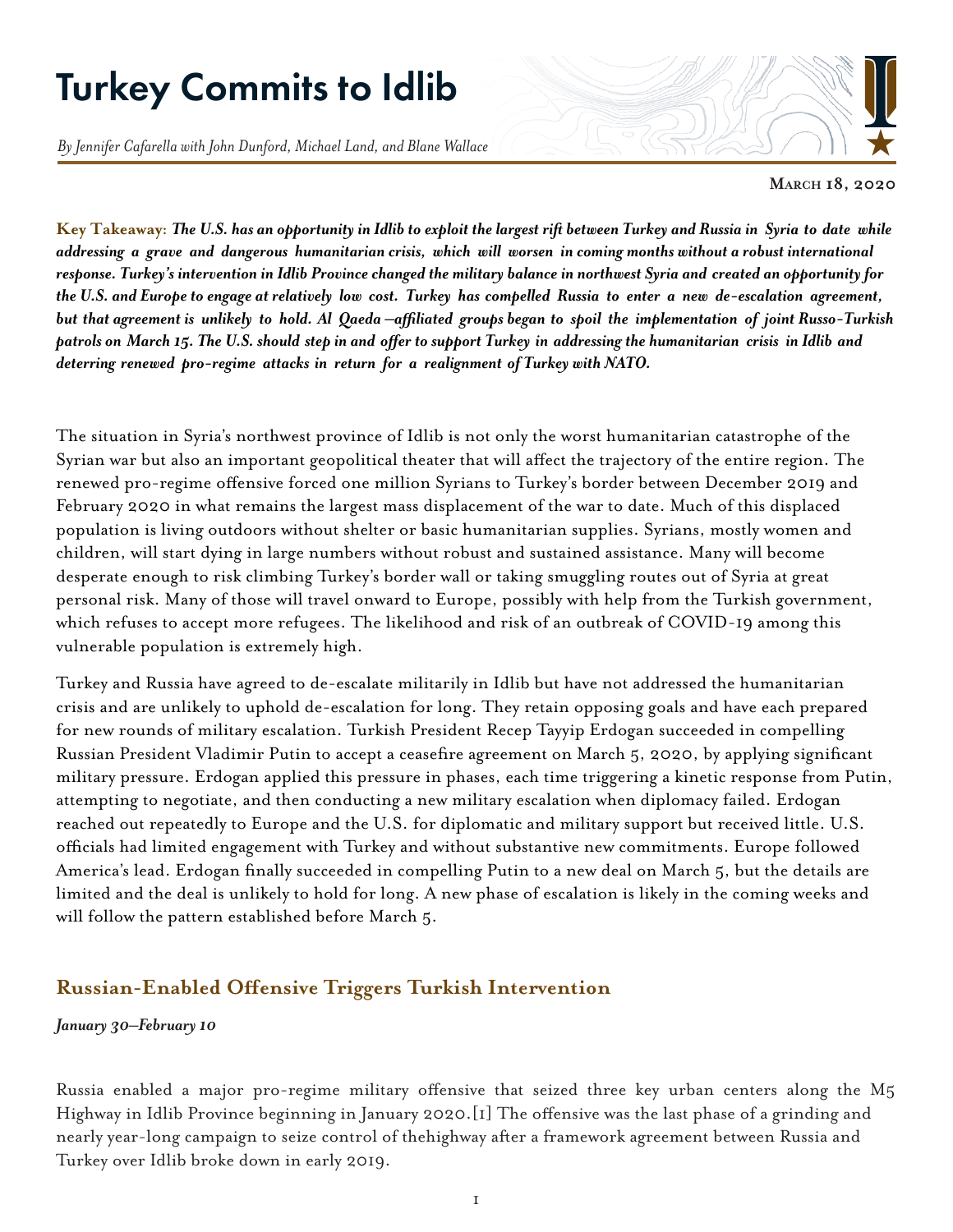Russia opted to de-escalate in Idlib in September 2018 after attempting but failing to compel Turkish-backed opposition groups to surrender.[2] Erdogan and Putin signed the 2018 Sochi Memorandum of Understanding, committing tode-escalate militarily and cooperate to reopen two key highways connecting Aleppo to the Syrian coast and Damascusfor trade.[3] Its key provisions were to:[4]

- Establish a demilitarized zone of 15-20 km depth from the front line. Russia and Turkey did not establish agreed-upon boundaries, instead leaving it open to "further consultations."
- Remove all tanks, rockets, and artillery from the zone by October 10 and "radical terror groups" by October 15. Russia and Turkey did not agree upon the classification of "radical terror groups.
- Conduct separate but coordinated patrols and UAV monitoring of the zone using the Turkish Armed Forces and Russian Military Police "with a view to ensuring free movement of local residents and goods."
- Reopen the M5 and M4 Highways to commercial trade. The de-escalation zone covered some but not all of the M5 Highway and none of the M4 Highway based on front lines at the time.



**Turkey and Russia agree demilitarised** 

*Pictured: Unofficial Map of the 2018 Sochi Agreement[5]*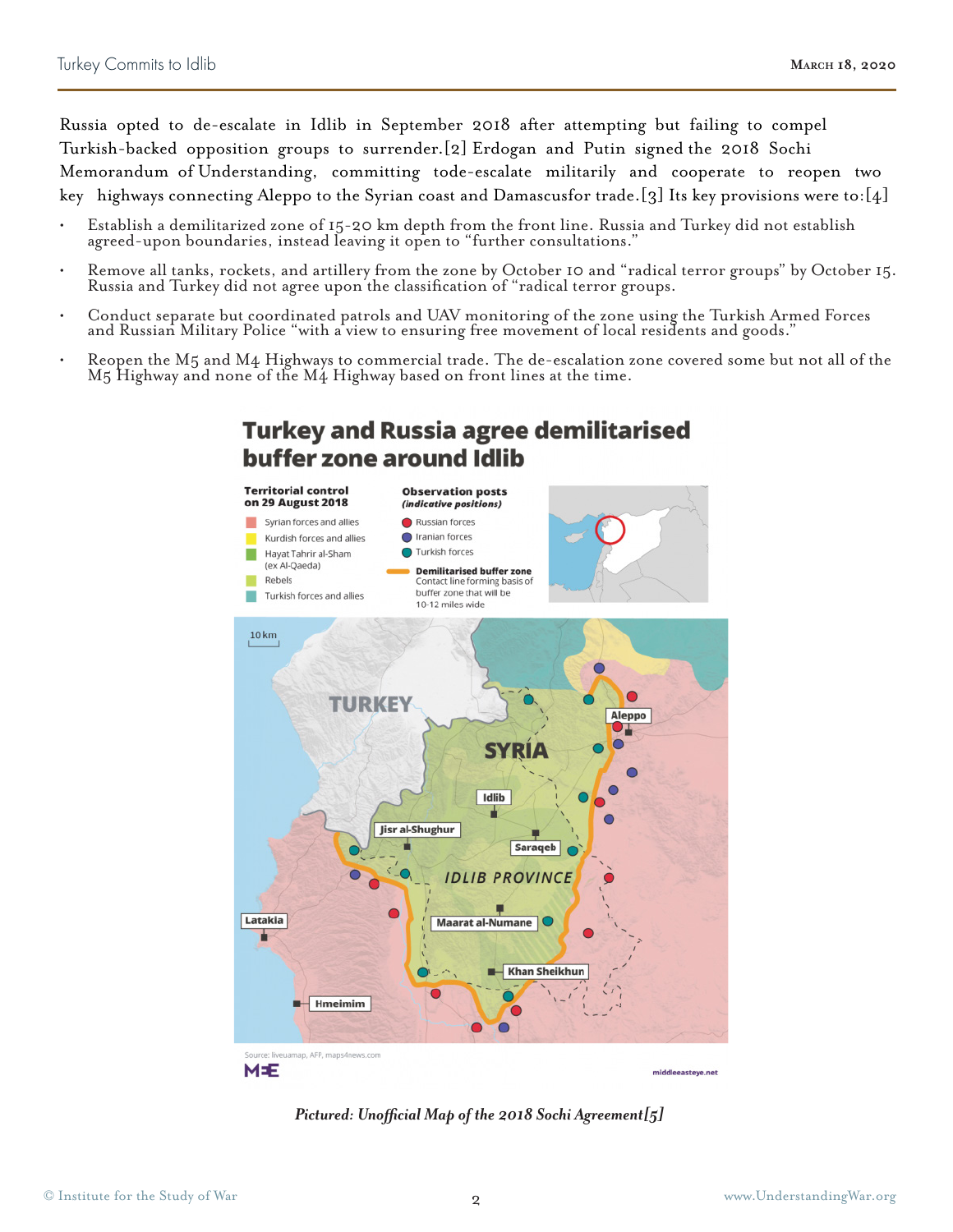Russia and Turkey failed to implement the agreement, due in part to spoiling actions by al Qaeda-affiliated groups and regime forces.[6] The agreement was also vague enough to allow Russia and Turkey to use different interpretations of its terms to justify their own actions. Russia began enabling a pro-regime push northward up the M5 Highway in May 2019 after multiple rounds of negotiations with Turkey failed to produce consensus for how to implement the deal.[7]

The final phase of the pro-regime push up the M5 Highway triggered a major change in Turkey's policy and involvement in Syria in January 2020. As pro-regime forces advanced, Turkey deployed roughly a division of the Turkish Armed Forces (TSK) plus additional Special Forces units to Idlib from January 30 to March 5, bringing the total of Turkish troops in Idlib from roughly 1,000 to 20,000.[8] These forces established a defensible front line west of the M5 Highway to prevent further losses as pro-regime forces consolidated control over the final portions of the M5 Highway outside Aleppo City. Turkey also began sending ammunition and anti-tank guided munitions (ATGMs) to its Syrian proxies in the Syrian National Army to enable them to fight more effectively against pro-regime forces.[9]

Erdogan sought to use his military leverage to compel Putin to accept a new deal in Idlib. On February 5, Erdogan threatened that Turkish forces would launch offensive operations if pro-regime forces did not "retreat from Turkish observation posts in Idlib" by the end of February.[10] To do so would require proregime forces to withdraw from multiple key areas they seized in their offensive from May 2019 – February 2020, not merely the terrain they took beginning in January. Turkish and Russian officials began discussions on February 8, but made no progress.[11] On February 10, Erdogan held an emergency security meeting with senior Turkish officials to coordinate and approve the next stage of a military response.[12]

## **Turkey's First Escalation: Limited Disruption of Idlib Airspace and Pressure on Saraqib**

#### *February 11 – 26*

Turkey began a limited campaign to disrupt the airspace in Idlib on February 11 while Turkish military forces continued to flow into the province.[13] Turkey's Syrian proxies claimed multiple strikes against Syrian warplanes and helicopters using man-portable air defense systems (MANPADS) beginning on February 11.[14] Turkey likely supplied these MANPADS and instructed its proxies in their use. It is also likely Turkish forces directly fired the weapons.[15] These strikes disrupted the Syrian regime's air campaign and forced Russian jets to fly at a higher altitude, reducing their effectiveness.[16] Turkey's decision to use MANPADS to contest the airspace in Idlib was consistent with previous thresholds of Turkish escalation in Idlib from 2017-2019.  $\left[17\right]$ 

Turkish forces also supported a counterattack by Turkish proxies and al Qaeda-affiliated forces against the key city of Saraqib in northeast Idlib on the same day, February 11.[18] Saraqib sits atop the intersection of the M4 and M5 Highways, making it strategic terrain for both military and economic purposes and therefore a valuable source of leverage in negotiations with Putin. Turkish forces provided artillery support for the attack, which added pressure on pro-regime forces and boosted the morale of anti-Assad civilians and armed groups. [19] However, the attack failed to make substantial progress between February 11 and 26.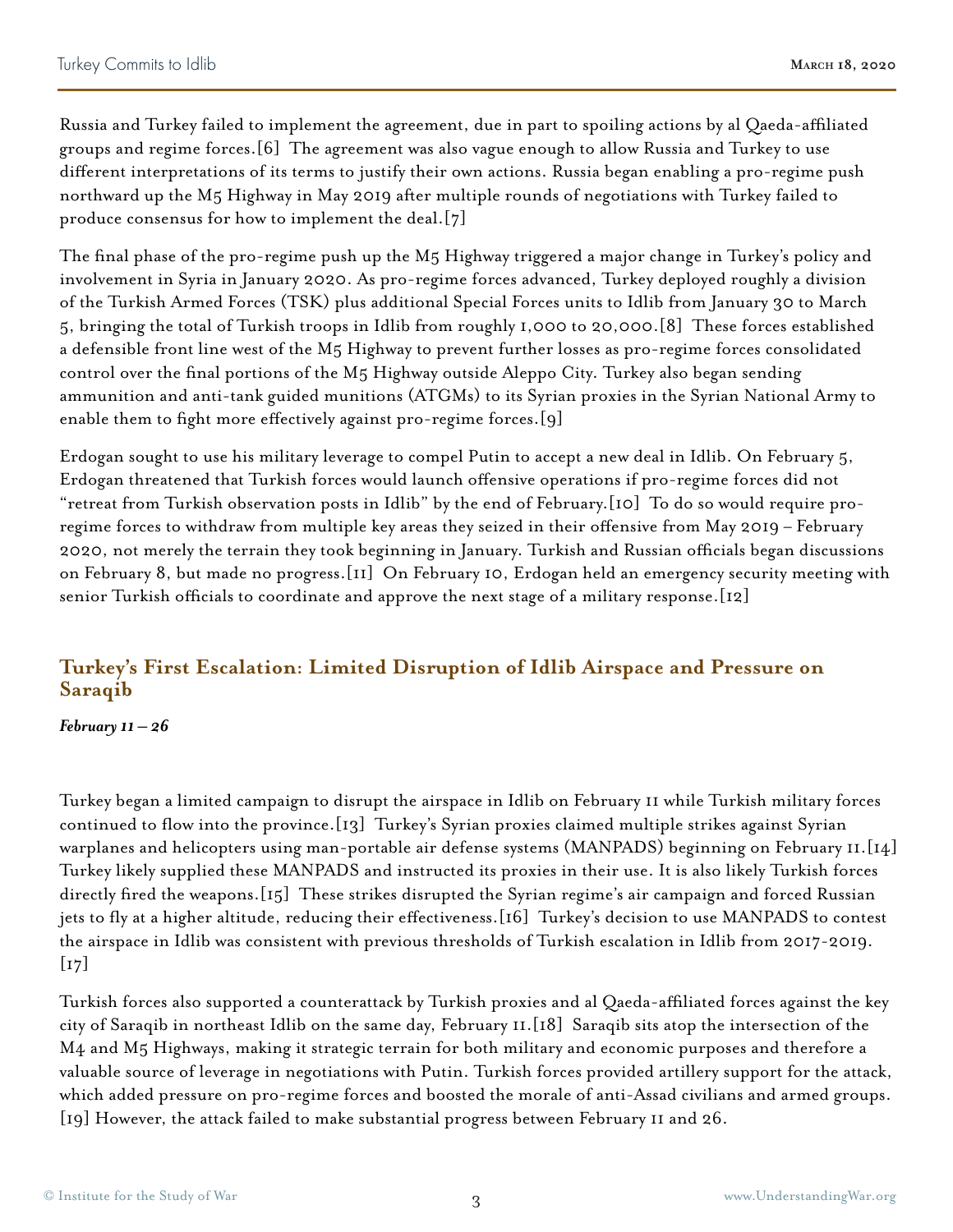Turkey conducted a second, longer flurry of diplomatic activity February 12-26, again without success. Erdogan spoke to Putin on February 12, the day after beginning military operations.[20] A Turkish delegation then traveled to Moscow and met with Russian counterparts February 17-18.[21] According to Turkish media, the Turkish delegation rejected a Russian proposal for a new distribution of control in Idlib.[22] The next day, Russia publicly demanded a trilateral Astana summit in Tehran with Turkey and Iran.[23] The statement reflects a Russian counter, pressuring Turkey to partake in negotiations on Russia's terms.

Instead, Turkey turned to Europe for support in negotiating with Russia. Erdogan called French President Emmanuel Macron and German Chancellor Angela Merkel on February 20; Macron and Merkel then called Putin to propose a summit in Istanbul that would include France, Germany, Turkey, and Russia.[24] Erdogan followed up with Putin on February 21 and then announced the "Istanbul Summit" was scheduled for March 5.[25] Putin later rejected the summit and again insisted on an Astana summit between Russia, Iran, and Turkey.[26] Two days of additional ceasefire negotiations between Turkish and Russian delegations failed to make progress on February 26.[27]

Russia began a new ground offensive against Turkey's vulnerable southern flank in Idlib while the Russo-Turkish negotiations were ongoing. Russia redeployed its most capable Syrian proxy force, the Tiger Forces, from the front line in Aleppo to attack the Jabal al Zawiya area in southern Idlib Province on February 23.[28] Syrian and Russian aircraft both reportedly conducted airstrikes against nearby Turkish military positions on February 24 to enable the offensive, killing at least 10 Turkish soldiers.[29] The ground offensive seized the symbolic opposition-held town of Kafr Nabul on February 25 and then a cluster of additional villages over the next two days.[30] Kafr Nabul had long been a hub of prominent anti-Assad protests and activity; its loss was a meaningful setback for Turkey and its proxies.

## **Tit-for-Tat between Turkey and Russia**

#### *February 27*

Turkey and Russia conducted their most significant mutual escalation in a rapid tit-for-tat series of strikes on February 27. Turkish forces conducted an aggressive campaign of drone strikes to enable their Syrian proxies to seize Saraqib on February 27 while those forces lost terrain in Jabal al Zawiya.[31] According to a Russian journalist, Turkish drones struck every visible target in the city, including motorcycles, completely overwhelming regime defenses.[32]

Putin counter-escalated hours later. A Russian airstrike hit a nearby Turkish military position in Southern Idlib and killed at least 34 Turkish soldiers.[33] It was the deadliest attack on Turkish forces in Syria to date and appeared to surprise Erdogan's government, which immediately blocked social media in Turkey to prevent widespread coverage of the incident.[34] The strike was precise and occurred at night – typical of Russian operations but beyond the capability of the Syrian air force.[35] Turkey's defense minister told reporters he had disclosed the locations of Turkish soldiers in Idlib to Russian officials, indicating Russia had the necessary intelligence to conduct a precision strike against that base.[36] After the strike, Russia denied Turkish helicopters access to Syrian airspace to transfer casualties, requiring Turkey to evacuate by ground and thereby driving up the casualty count.[37]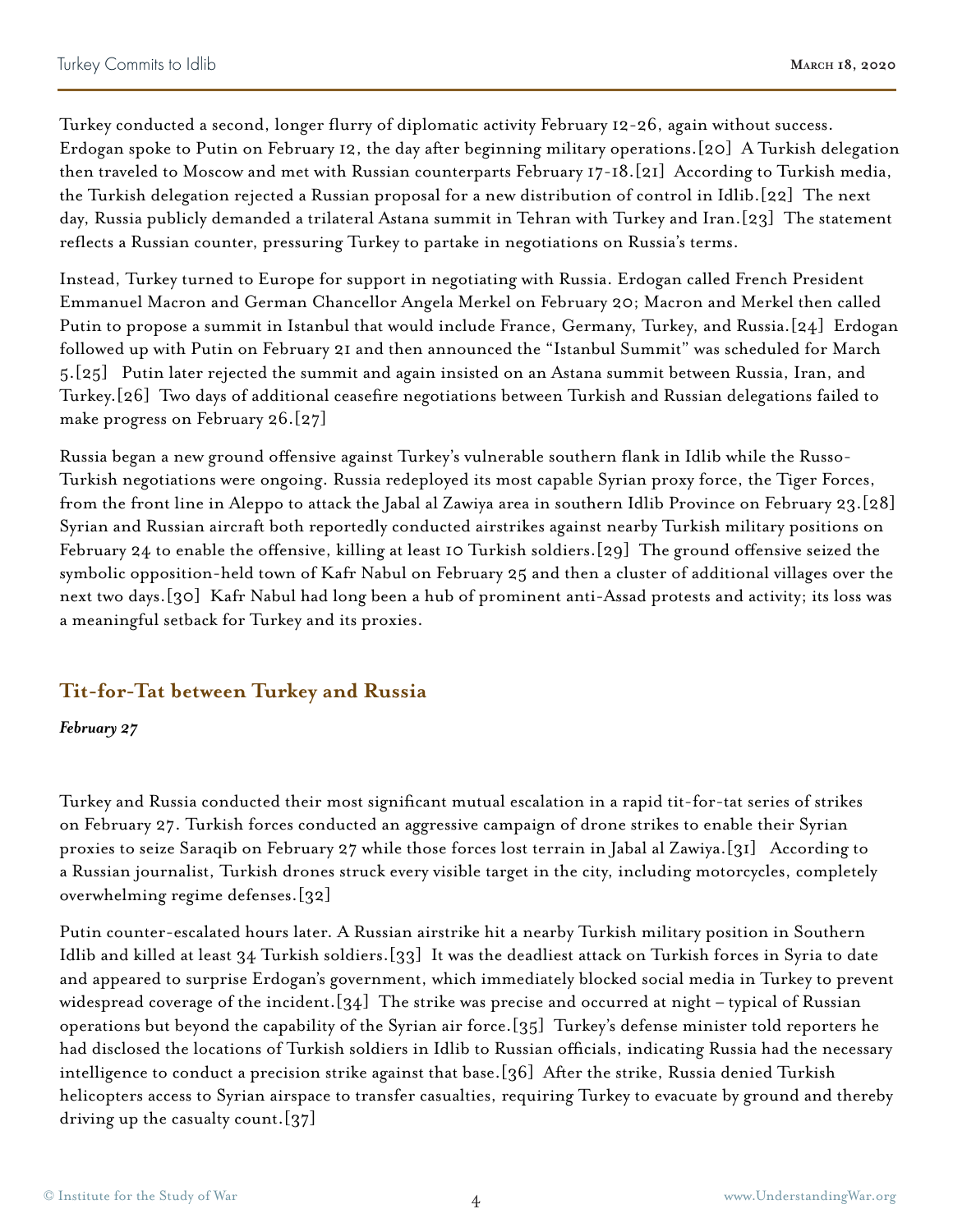Turkey made a strategic decision not to retaliate against Russian forces for the February 27 attack. Instead, Turkey blamed the Assad regime and conducted a new wave of artillery and drone strikes against regime military targets the same evening. Turkey's defense minister said that Turkish forces struck over 200 "regime targets," including dozens of military vehicles and systems, and killed over 300 "regime forces."[38] Casualty reports indicate Turkey's strikes also targeted Russian and Iranian proxy forces.[39]

Erdogan again engaged diplomatically with Russia and the U.S. following the strikes on February 27. He spoke to Putin shortly after the Russian strike as Turkish forces were preparing to retaliate. Erdogan then spoke to U.S. President Donald J. Trump the following day on February 28, reportedly stressing that he needs "actual" support from the U.S. instead of rhetoric.[40] Erdogan also began attempting to coerce the EU into supporting him in Idlib. He sent a new wave of Syrian refugees to Greece in an attempt to compel EU countries to support a Turkish safe zone in Syria.[41] By February 29, Greece reported an influx of 13,000 new refugees and migrants but shut its borders and refused them entry.[42] Turkish state media heavily distributed video and photos showing Greek National Guard ships attempting to sink Syrian refugee boats in order to add political pressure on Greece and the EU.[43]

## **Turkey Expands Aggressive Campaign of Strikes against Pro-regime Forces**

*February 28– March 4*

Turkey scaled up its campaign in Idlib even further on March 1 and imposed unprecedented costs on the pro-regime coalition. Turkey's defense minister announced the start of "Operation Spring Shield" as Turkish forces began imposing a defacto no-fly zone over Idlib.[44] Turkish jets inside Turkish airspace shot down multiple regime planes and helicopters in Idlib. Turkish forces also conducted an expanded campaign of drone strikes against regime airbases and other targets that included Russian and Iranian proxies but not Russian forces.[45] Turkey's Defense Ministry claimed on March 4 to have killed a total of over 3,000 "regime" soldiers; shot down three Syrian jets and eight helicopters; disabled numerous airfields, command posts, weapons production facilities, and Russian-provided anti-aircraft missile systems; and destroyed over 200 tanks and other military vehicles.[46]

Turkey's response indirectly but significantly weakened Russia's military position in Idlib. The casualties and equipment losses badly depleted the ability of pro-regime forces to launch further offensives. These loses also weakened the pro-regime coalition's defenses and enabled Turkey's proxy forces to break through the front lines in western Aleppo and in southern Idlib to recapture multiple villages.[47] Turkey's destruction of Russian-provided anti-aircraft systems damaged Russia's reputation and could reduce its subsequent arms sales. Turkish drones, likely using electronic jamming technology, evaded attack from and destroyed at least three Russian-made Pantsir S1 air-defense systems.[48] Turkey's targeting of regime aircraft and airbases also forced Russia to face even greater material and manpower costs to sustain an air campaign, either by expanding its own air campaign or offsetting the regime's losses. Finally, Turkey's targeting of the regime's air force also delivered a significant morale victory for the Syrian opposition and the displaced Syrian populations who have suffered years of unmitigated aerial bombardment.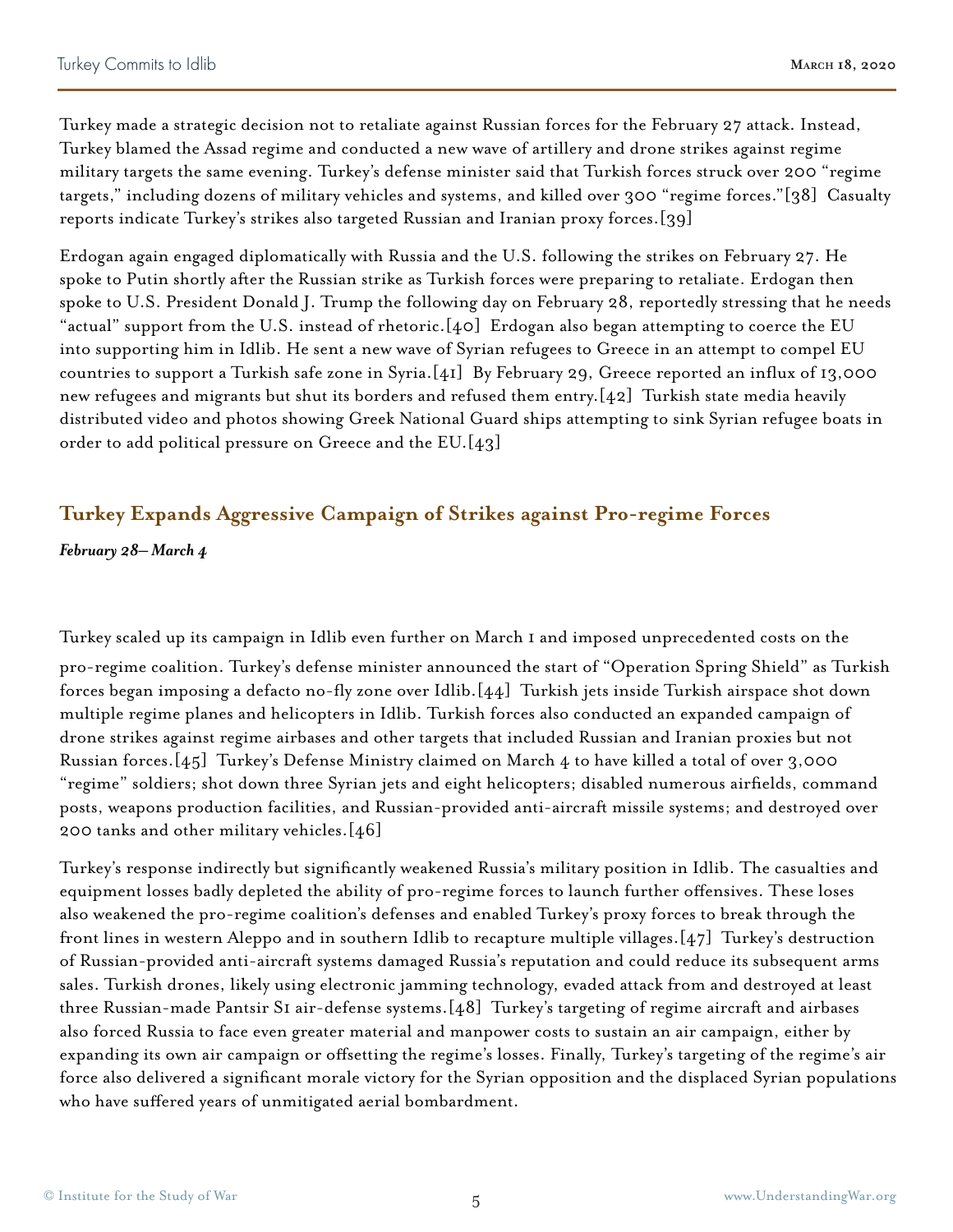In response to the Turkish strikes that began February 28, Russia deployed additional naval assets to the Mediterranean Sea. Two Russian Navy frigates equipped with Kalibr cruise missiles prematurely left naval exercises in the Black Sea to sail to the eastern Mediterranean Sea on February 28.[49] At least three Russian amphibious assault ships later followed between February 28 and March  $4.[50]$  The exact cargo of these vessels is unclear from publicly available sources. However, they likely contained military equipment to replace Assad's losses, including armored vehicles and possibly reinforcements from Russian private military contractors such as Wagner. The cruise missile-equipped ships also posture Russia to scale up a campaign of strikes against Turkish proxies or Turkish forces without immediately expanding the Russian air assets in Syria.

Russia again used its Syrian proxy forces to retaliate for Turkey's air campaign, redeploying the Tiger Forces and recapturing Saraqib from Turkish proxy forces on March 2.[51] Lebanese Hezbollah also participated in the attack, which Russia likely coordinated.[52] Russia deployed military police to Saraqib to deter subsequent Turkish attack, and the Tiger Forces leader, Suheil Hassan, conducted a publicized tour of the city.[53] After seizing Saraqib on March 2, Putin agreed to an in-person meeting with Erdogan to take place in Moscow on March 5.[54] Turkey did not attempt to retake Saraqib before Erdogan's meeting with Putin, but a Turkish drone strike targeted a meeting in Northern Hama that included leaders from the Tiger Forces on March 4. The strike may have wounded Suheil Hassan.[55]

U.S. officials belatedly engaged with Turkey but again declined to offer substantive support. U.S. Special Envoy to Syria James Jeffrey and U.S. Ambassador to the UN Kelly Craft traveled to Ankara, Turkey, for meetings with Turkish officials on March 3 and committed roughly \$110 million in humanitarian assistance. [56] Jeffrey made public comments that the US would provide ammunition to Turkey in Idlib, but this was later walked back by the U.S. administration.[57] The U.S. support provided only a fraction of the estimated \$500 million necessary to sustain the displaced population in Idlib for six months.[58]

## **Turkey and Russia Agree to De-Escalate**

#### *March 5*

Erdogan and Putin agreed to de-escalate in Idlib on March 5. Their framing of this limited deal as an "additional protocol" to the 2018 Sochi Memorandum of Understanding indicates they will both continue to refer to the 2018 framework as the basis for diplomatic and military action.[59] The "additional protocol" is a limited but important victory for Erdogan. It freezes front lines in Idlib, precluding further pro-regime offensive operations that would worsen the humanitarian disaster. It thereby accomplishes Turkey's primary defensive goal. It will likely succeed in achieving a near-term de-escalation, which could last weeks or months. However, it will not stabilize Idlib in the long term.

The additional protocol stipulates:

• The "targeting of civilians and civilian infrastructure cannot be justified under any pretext" Russia and Turkey will "cease all military actions along the line of contact in the Idlib de-escalation area" effective at midnight on March 6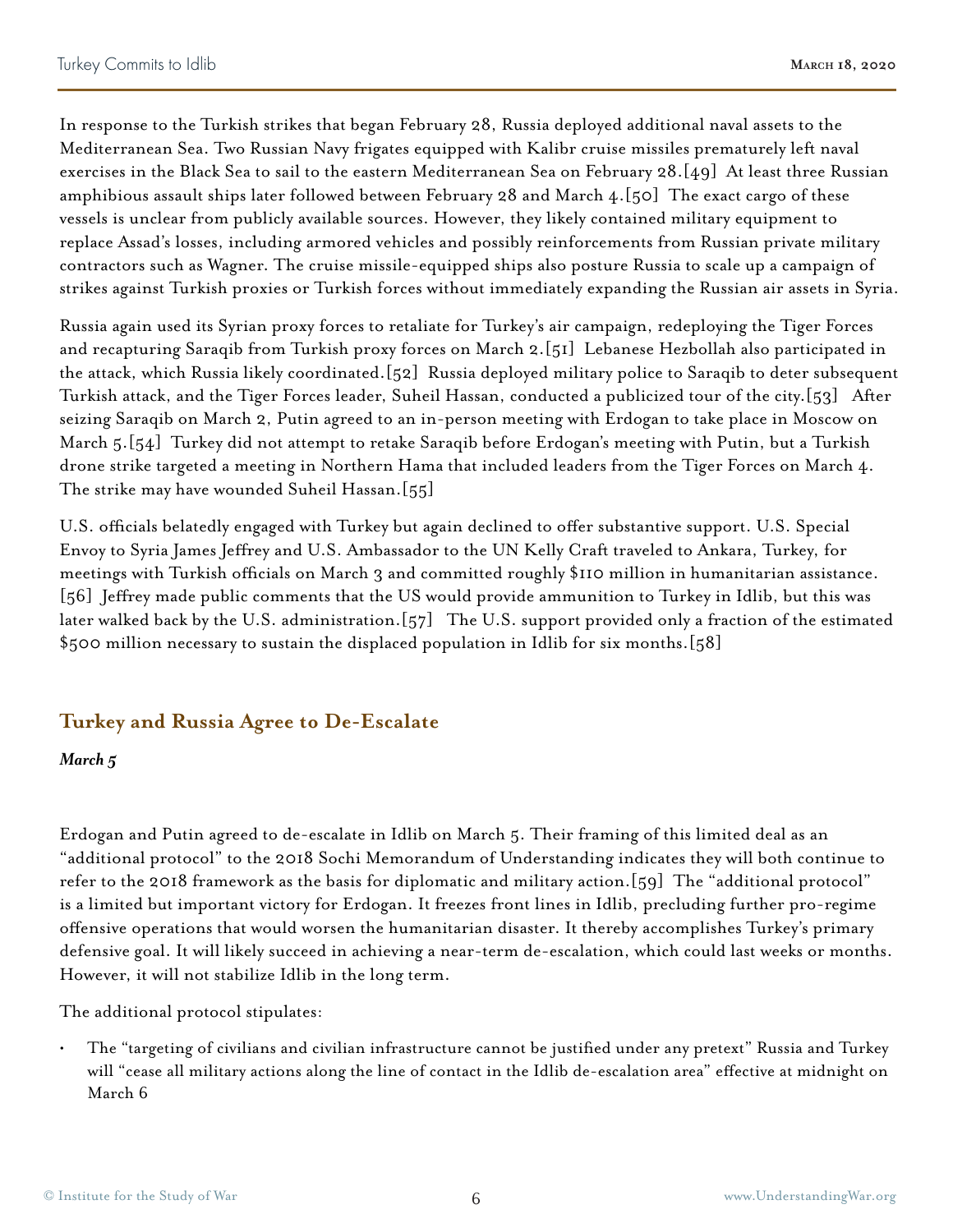- Russia and Turkey will establish a "security corridor" of 6 km depth both north and south of the M4 Highway; their respective defense ministries will agree on the "specific parameters of the functioning of the security corridor" by March 12.
- Russia and Turkey will begin joint patrols along a portion of the M4 Highway on March 15

Примерное расположение постов сторон зоны безопасности



*Map: Russian-sourced Security Corridor[60]*

These terms are positive for Erdogan. The language regarding targeting civilians is an important concession from Putin. Russia is highly unlikely to refrain from targeting civilians as the deal requires or to compel Assad and Iran to do so. The ceasefire has been successful thus far, but it is also highly unlikely to hold for in the long term. But the agreement bought Erdogan important time and a way to justify subsequent military operations if pro-regime forces violate its terms, which they almost certainly will. It also provides Erdogan with time and an opportunity to re-approach the U.S. and Europe to gain support for resolving the humanitarian crisis.

Russia and Turkey took risks in their agreement to establish a "security corridor" north and south of the M4 Highway, which is likely to unravel. A finalized agreement announced on March 13 established that Russian forces are responsible for securing the area south of the M4 Highway while Turkish forces are responsible for securing areas to the north.[61] Publicly available details of the agreement do not specify how or to what extent Russia will secure its zone. The area south of the M4 Highway contains anti-Assad civilian populations, Turkish proxy forces, and al Qaeda-affiliated groups. Russian forces that patrol the area will be vulnerable to attack in this zone, which al Qaeda-affiliated groups can also use to threaten the security of the M4 Highway.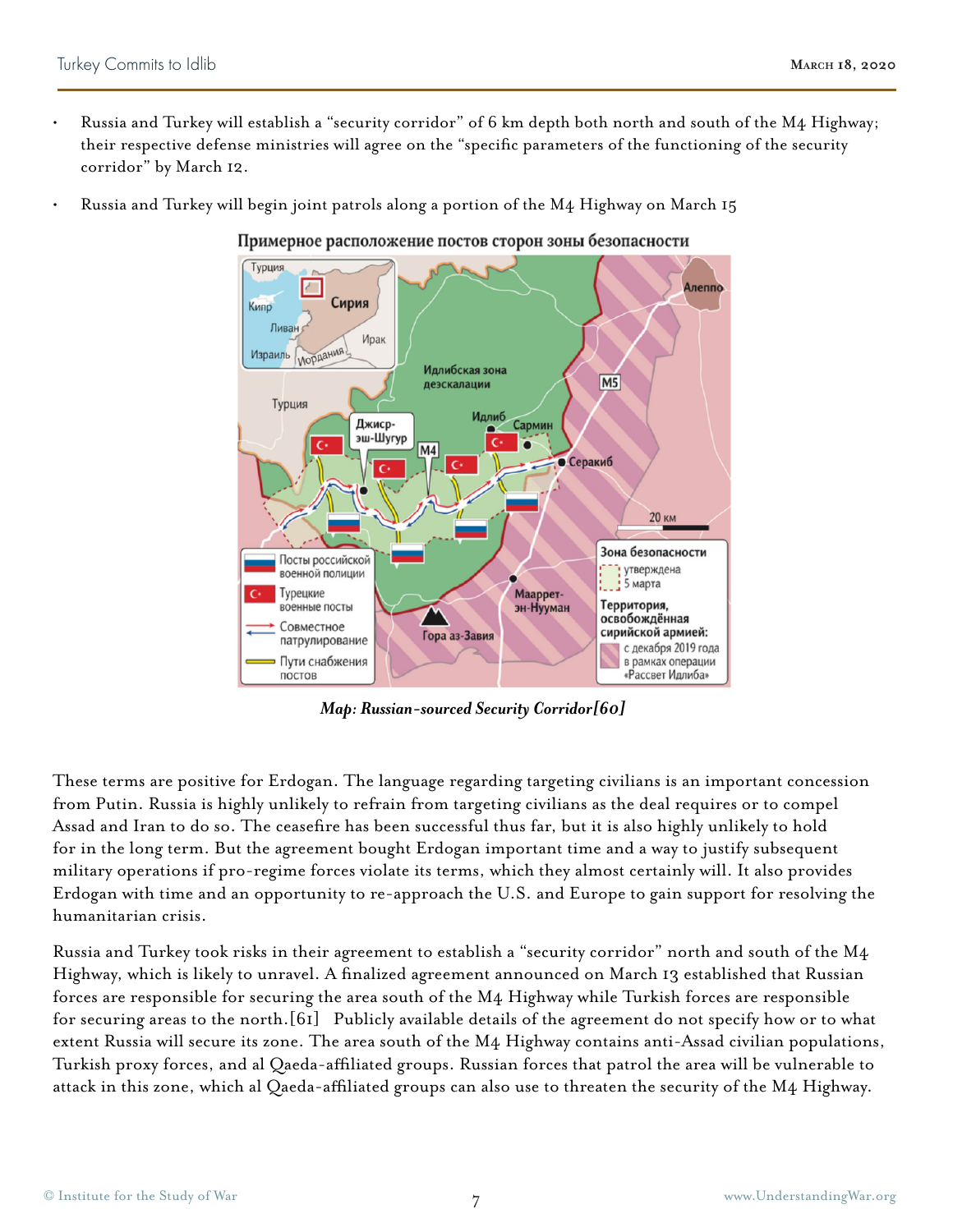Erdogan also took a risk by agreeing to joint Russo-Turkish patrols along a portion of the M4 Highway, which exceeds the coordinated patrols previously agreed to in the 2018 Sochi Memorandum of Understanding. Al Qaeda-affiliated groups adamantly oppose such patrols and released a statement opposing the new agreement. [62] Anti-Assad actors in southern Idlib Province protested the expected patrols and set up roadblocks to deter military vehicles from passing.[63] Al Qaeda-affiliated Hay'at Tahrir al Sham (HTS) is likely responsible for protests in Ariha and other nearby towns that prevented the first joint Russo-Turkish patrol from occurring as planned on March 15.[64] Russian and Turkish patrols were only able to travel 2.5 km along the M4 Highway before abandoning the patrol.[65]

Turkish forces are preparing for a possible resumption of violence in Idlib. Turkish Defense Minister Hulusi Akar confirmed on March 13 that Turkey will not withdraw any Turkish forces or weapons from the region. [66] At least 1,000 Turkish military vehicles, including armored vehicles and tanks, entered northern Idlib Province since the start of the ceasefire on March 6 to reinforce existing military bases.[67] The continuously increasing Turkish military presence in Greater Idlib Province signals to Russia that Turkey is prepared to resume military operations if the de-escalation agreement breaks down.



*Map: Situation in Idlib Province as of March 5, 2020[68]*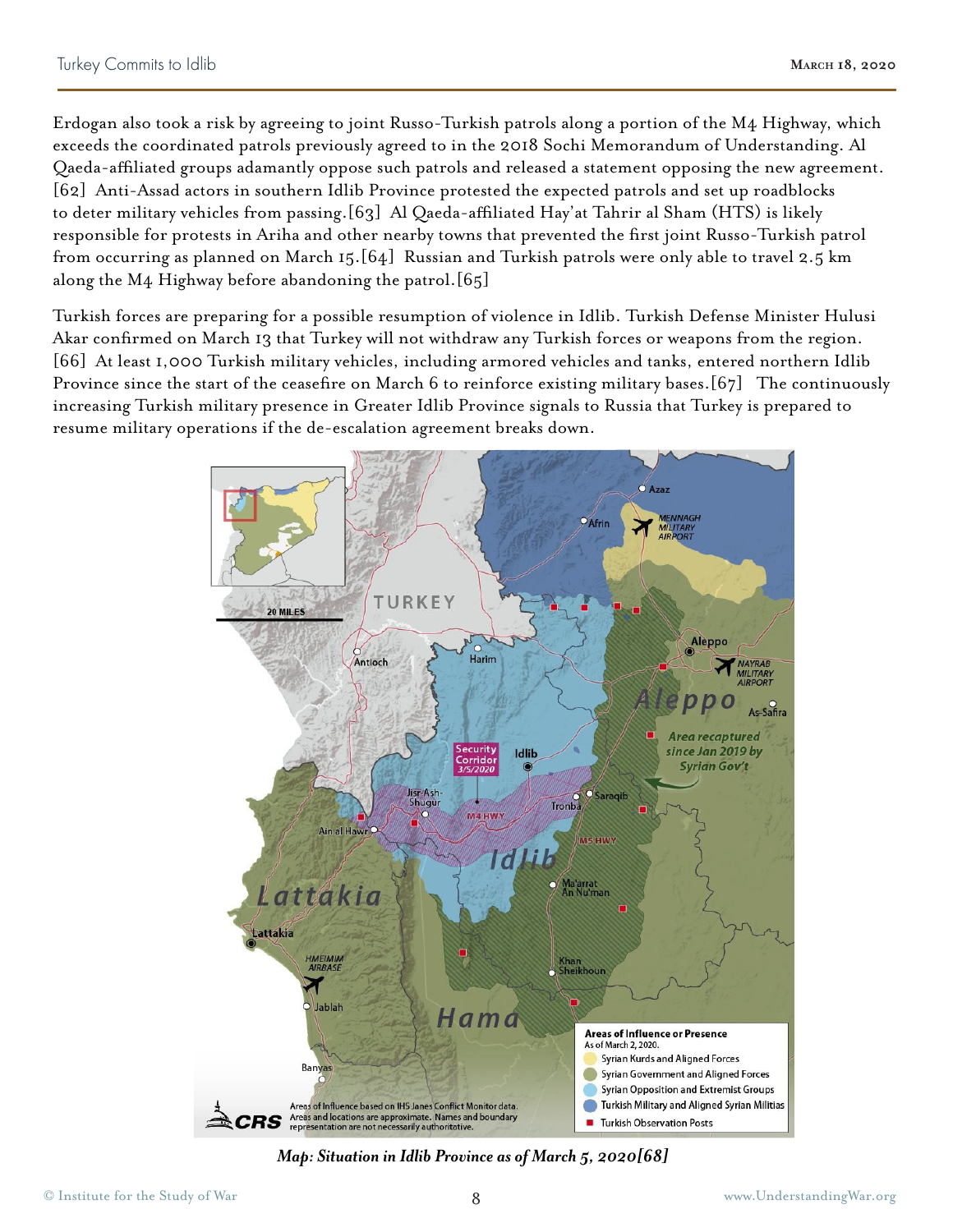Key issues that are not addressed in the additional protocol include:

- **• The unsustainable refugee burden along the Turkish border.** Turkey is now perpetually responsible for the roughly 1.5 million displaced Syrians along its border. This burden is unsustainable, even with the limited financial assistance provided thus far by the U.S. and UN. Turkey's options are limited. Erdogan's likely preferred outcome is to obtain international assistance to build up settlements with basic services for this population on the Syrian side of the border. Alternatively, Turkey could resettle these refugees in other Turkish-held zones in northern Aleppo or northeastern Syria. Turkey could also facilitate the travel of large segments of this population to Europe, legally or illegally. Turkey could accept the refugees into its territory, but Erdogan is highly unlikely to allow this.
	- **• Turkey's 14 besieged outposts in regime-held areas.** These forces remain highly vulnerable to attack by proregime forces. The outposts are thus a source of leverage for Russia, the Syrian regime, and Iran. However, the outposts also grant Erdogan potential justifications for future military operations to liberate these besieged soldiers. The status of these outposts will factor into subsequent rounds of negotiations and could become a focus of Turkish military operations.
- **• The reopening of the M5 and M4 Highways to commercial traffic.** The Syrian regime and its backers have opened the M5 Highway from Aleppo to Damascus for commercial trade.[ However, Erdogan and Putin did not reach an agreement on a new framework for economic activity between Turkish zones and areas controlled by Russia, the Syrian regime, or Iran. It is a notable gap given the purpose of the original 2018 Sochi Agreement. The economic benefit of reopening the M5 Highway is limited without an agreement with Turkey to resume trade. The regime and its backers can now transit from Damascus to Aleppo and back but do not yet have official access to Turkish markets or Turkish proxy areas.
- **• Al Qaeda-linked groups.** The new protocol made a vague statement about fighting "all forms of terrorism" but included no new agreement regarding combatting al Qaeda-linked groups in Idlib. Russia will continue to use the presence of al Qaeda in Idlib to justify military operations that depart from the agreed-upon de-escalation. Al Qaeda-linked groups may violate the ceasefire first as they are not party to the agreement, giving Russia an excuse to resume operations against such groups. Al Qaeda also poses a threat to Turkish forces deployed in Idlib, which will affect Erdogan's calculus in subsequent phases.

## **Implications**

The U.S. must engage in Idlib. The West's tepid response so far is due in part to exhaustion with the Syrian war but also resentment of Erdogan's behavior in northeast Syria and his alignment with Russia since 2015. The response is understandable but misguided. Through its intervention in Idlib, Turkey has decided to own an extremely difficult problem that deeply affects both European and American interests. However, Turkey cannot adequately mitigate the humanitarian crisis or prevent it from worsening without help.

The United States should require Turkey to recommit to the NATO alliance and reduce cooperation with Russia in return for American humanitarian, military, and diplomatic support in Idlib. The U.S. should require Turkey to return or destroy the Russian-made S-400 air defense system, leave the Russian-led Astana process, and commit to new negotiations with the U.S. over northeast Syria. If Turkey does so, the U.S. should work with its European allies to provide robust humanitarian support in Idlib, apply diplomatic pressure against Russia, Iran, and Assad, and bolster Turkey's military leverage in Idlib by providing the Patriot missile system Turkey has requested.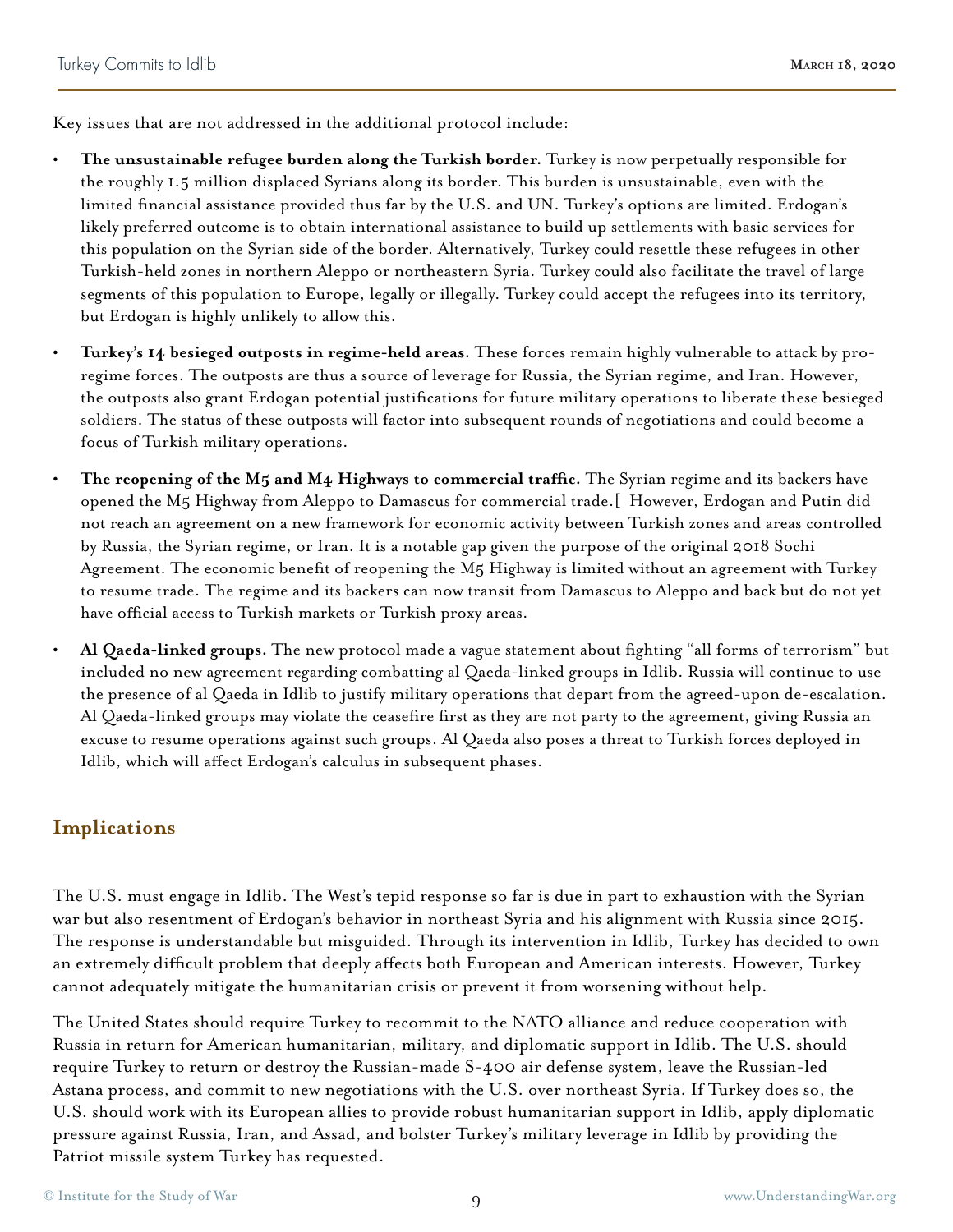## **Endnotes**

**Parts of this report are adapted from Jennifer Cafarella's Testimony before the House Foreign Affairs Committee Subcommittee on the Middle East, North Africa, and International Terrorism for the hearing titled "The Crisis in Idlib" on March 11, 2020.**

[1] Michael Land, "Russia Enables New Syrian Regime Offensive in Idlib," Institute for the Study of War, February 7, 2020. http://www.understandingwar.org/backgrounder/russia-enables-new-syrian-regime-offensive-idlib

[2] Jennifer Cafarella, "Russia's Dead-End Diplomacy in Syria," Institute for the Study of War, November 2019, http:// www.understandingwar.org/report/russias-dead-end-diplomacy-syria.

[3] Joyce Karam, "Full text of Turkey-Russia memorandum on Idlib revealed," The National, September 19, 2018, https://www.thenational.ae/world/mena/full-text-of-turkey-russia-memorandum-on-idlib-revealed-1.771953.

[4] Joyce Karam, "Full text of Turkey-Russia memorandum on Idlib revealed," The National, September 19, 2018, https://www.thenational.ae/world/mena/full-text-of-turkey-russia-memorandum-on-idlib-revealed-1.771953.

[5] Harun al-Aswad, "Syria's Buffer Zone: Rebels, Turks, and Civilians Rush to Implement the Sochi Deal," Middle East Eye, October 15, 2018, https://www.middleeasteye.net/news/syrias-buffer-zone-rebels-turks-and-civilians-rushimplement-sochi-deal.

[6] Jennifer Cafarella, "Russia's Dead-End Diplomacy in Syria," Institute for the Study of War, November 2019, http:// www.understandingwar.org/report/russias-dead-end-diplomacy-syria.

[7] The regime's Operation Idlib Dawn officially began with the launch of a ground assault on rebel forces in northern Hama on May 6, following the first night of Ramadan. Russian and regime airstrikes previously resumed on April 26 following the Astana meeting, signaling the intent to launch a ground operation in the imminent future. Joe Macaron, "Are Russia and Turkey Making Deals or Parting Ways in Syria?" Al Jazeera, May 15, 2019. https://www.aljazeera.com/ indepth/opinion/russia-turkey-making-deals-parting-ways-syria-190515163715038.html

[8] Radio al Kul, Twitter, March 7, 2020, https://twitter.com/RadioAlKul/status/1236247037039042561; Mohamad Rasheed, Twitter, March 8, 2020, https://twitter.com/mohmad\_rasheed/status/1236639361283887106; "New Turkish Reinforcements in Idlib Countryside, More than 2,865 Turkish Trucks and Military Vehicles Have Entered the Syrian Territory since the 2nd of February," Syrian Observatory for Human Rights, February 24, 2020, http://www.syriahr. com/en/?p=155805;

"Deadly Clashes in Syria's Idlib Show Limits of Turkey's Options," International Crisis Group, February 29, 2020, https://www.crisisgroup.org/europe-central-asia/western-europemediterranean/turkey/deadly-clashes-syrias-idlibshow-limits-turkeys-options;

Yaser Emre, Twitter, January 30, 2020, https://twitter.com/yasiremres/status/1222791504864927744; Mohamad Rasheed, Twitter, January 30, 2020, https://twitter.com/mohmad\_rasheed/status/1222999137878269953; Halab Today TV, Twitter, March 5, 2020, https://twitter.com/HalabTodayTV/status/1235486053072396289; "This Evening's Flyer for All Field and Military Events in Syria 05-03-2020," Shaam News Network, March 5, 2020, www.shaam.org/news/ Ceasefire ",Gumrukcu Tuvan; html-05-03-2020.ننننن-نن-نن نننننن-ننننننن-ننننن-ننننن-نننن-نننن/bulletins in Syria's Idlib Comes at a Cost for Turkey's Erdogan," Reuters, March 6, 2020, https://www.reuters.com/article/ us-syria-security-turkey-ceasefire/ceasefire-in-syrias-idlib-comes-at-a-cost-for-turkeys-erdogan-idUSKBN20T2DJ; Bethan McKernan, "'Idlib is a Bargaining Chip': Civilians Brace as Assad Air Assault Escalates," The Guardian, May 23, 2019, https://www.theguardian.com/world/2019/may/23/idlib-bargaining-chip-civilians-brace-assad-air-assaultescalates.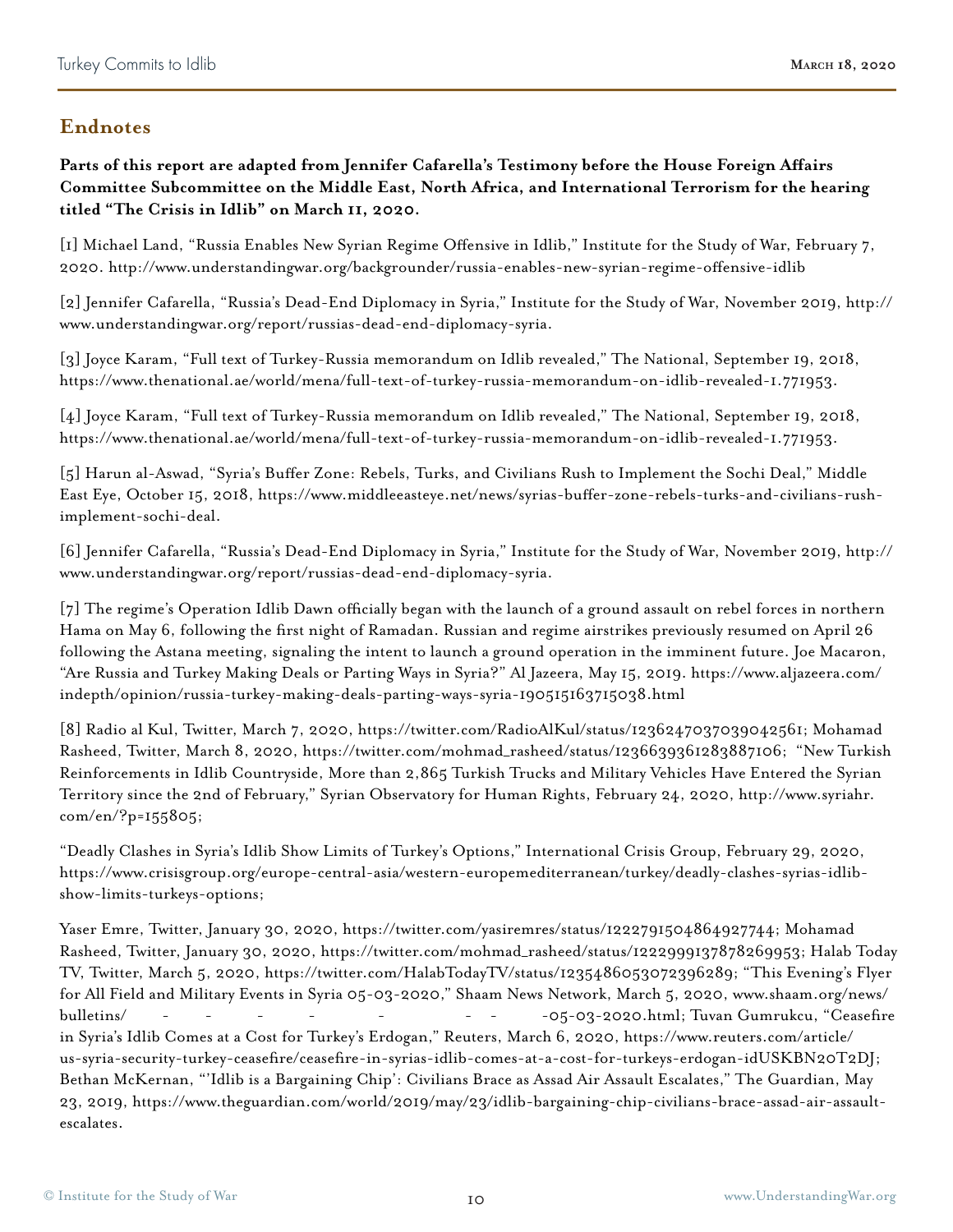[9] Turkish proxies posted videos to Twitter showing ATGM use. National Liberation Front, Twitter, February 5, 2020, https://twitter.com/alwataniaTahrer/status/1225069028093440000; National Liberation Front, Twitter, February 5, 2020, https://twitter.com/alwataniaTahrer/status/1225075687389892609; National Liberation Front, Twitter, February 5, 2020, https://twitter.com/alwataniaTahrer/status/1224779578364788736;

[10] "Turkey denies flouting agreement with Russia in Syria," France 24, February 12, 2020, https://www.france24. com/en/20200216-turkey-russia-putin-erdogan-assad-idlib; "Erdo an: Syrian Regime Must Withdraw from Idlib De-Escalation Zone by End-February," Hurriyet Daily News, February 5, 2020, https://www.hurriyetdailynews(.) com/erdogan-syrian-regime-must-withdraw-from-idlib-de-escalation-zone-by-end-february-151773; "Erdogan Says Talks With Russia Unsatisfactory, Turkish Offensive 'Matter Of Time'" Radio Free Europe/Radio Liberty, February 19, 2020, https://www.rferl.org/a/erdogan-russia-talks-unsatisfactory-turkish-offensive-syria/30443347.html; Emin Avundukluoglu, "Turkish Operation in Idlib, NW Syria "a Matter of Time,'" Anadolu Agency, February 19, 2020, https://www.aa(.)com.tr/en/politics/turkish-operation-in-idlib-nw-syria-a-matter-of-time/1738360.

[11] Zuhal Demerci, "Turkey hosts Russian delegation in Ankara in wake of Monday's regime attack on Turkish troops in Idlib," Anadolu Agency, February 8, 2020, https://www.aa(.)com.tr/en/europe/turkish-russian-delegations-discussidlib-syria/1728409.

[12] "Security summit reiterates Turkey's commitment to retaliate to Assad's attack in Idlib," Daily Sabah, February 11, 2020, https://www.dailysabah.com/politics/2020/02/11/security-summit-reiterates-turkeys-commitment-to-retaliateto-assads-attack-in-idlib.

[13] Turkish forces also began conducting more aggressive, disproportionate retaliation for regime shelling of Turkish military positions, Sarah Dadouch and Kareem Fahim, "Syria and Turkey Inch Closer to War after Shelling Kills 5 Turkish Soldiers," The Washington Post, https://www.washingtonpost.com/world/middle\_east/syrian-army-kills-fiveturkish-soldiers-in-rebel-held-province/2020/02/10/e34decc6-4c01-11ea-967b-e074d302c7d4\_story.html; "Syrian Army Captures Militant Stronghold in Southwest Aleppo," Al Masdar, February 10, 2020, https://www.almasdarnews. com/article/syrian-army-captures-militant-stronghold-in-southwest-aleppo/; ["Turkish Defense Ministry Announces the Killing of Five Turkish Soldiers and Wounding of Five Others in Regime Bombing,"] Qasioun, February 10, 2020, https://www.qasioun-news.com/ar/news/show/214232/; ["The Presidency Decides to Deal with the Syrian Attack .. Turkish Shelling and Continuous Reinforcements Toward Idlib,"] Al Jazeera, February 11, 2020, https://www. aljazeera.net/news/politics/2020/2/10/%D9%85%D9%82%D8%AA%D9%84-%D8%AE%D9%85%D8%B3%D8%A9- %D8%AC%D9%86%D9%88%D8%AF-%D8%A3%D8%AA%D8%B1%D8%A7%D9%83- %D9%88%D8%AA%D8%AD%D9%84%D9%8A%D9%82-%D9%85%D9%83%D8%AB%D9%81-%D9%84%D9 %84%D8%B7%D9%8A%D8%B1%D8%A7%D9%86-%D8%A7%D9%84%D8%AA%D8%B1%D9%83%D9%8A- %D9%88%D9%84%D9%82%D8%A7%D8%A1-%D9%85%D8%B9-%D8%A7%D9%84%D8%B1%D9%88%D8%B3- %D9%81%D9%8A-%D8%A3%D9%86%D9%82%D8%B1%D8%A9.

[14] The Telegraph, YouTube, February 11, 2020, https://www.youtube.com/watch?v=5jFg\_U6s4HU; ["Turkey Downs a Regime Helicopter in Idlib, Coinciding with a Military Operation East of it."] Smart News Agency, February 11, 2020. https://smartnews-agency.com/ar/wires/423016/%D8%A5%D8% B3%D9%82%D8%A7%D8%B7-%D9%85%D8%B1%D9%88%D8%AD%D9%8A%D8%A9-%D9 %84%D9%84%D9%86%D8%B8%D8%A7%D9%85-%D9%81%D9%8A-%D8%A5%D8%AF%D-9%84%D8%A8-%D8%AA%D8%B2%D8%A7%D9%85%D9%86%D8%A7-%D9%85%D8%B9- %D8%B9%D9%85%D9%84%D9%8A%D8%A9-%D8%B9%D8%B3%D9%83%D8%B1%D9%8A%D8%A9- %D8%AA%D8%B1%D9%83%D9%8A%D8%A9; ["A Regime Helicopter Shot Down .. Military Action Began on the Saraqib Axis in Idlib Countryside,"] Enab Baladi, February 11, 2020, https://www.enabbaladi.net/archives/362446; ["The Moment the Assad Gang Helicopters were Struck and it landed on the Nayrab Axis, South of Idlib,"] Ebaa News, February 11, 2020, https://ebaa(.)news/news/2020/02/64925/; ["Turkish Defense Ministry: Assad's Forces Left the Town of Nayrab, Rif Idlib,"] Qasioun, February 11, 2020, https://www.qasioun-news.com/ar/news/show/214367/.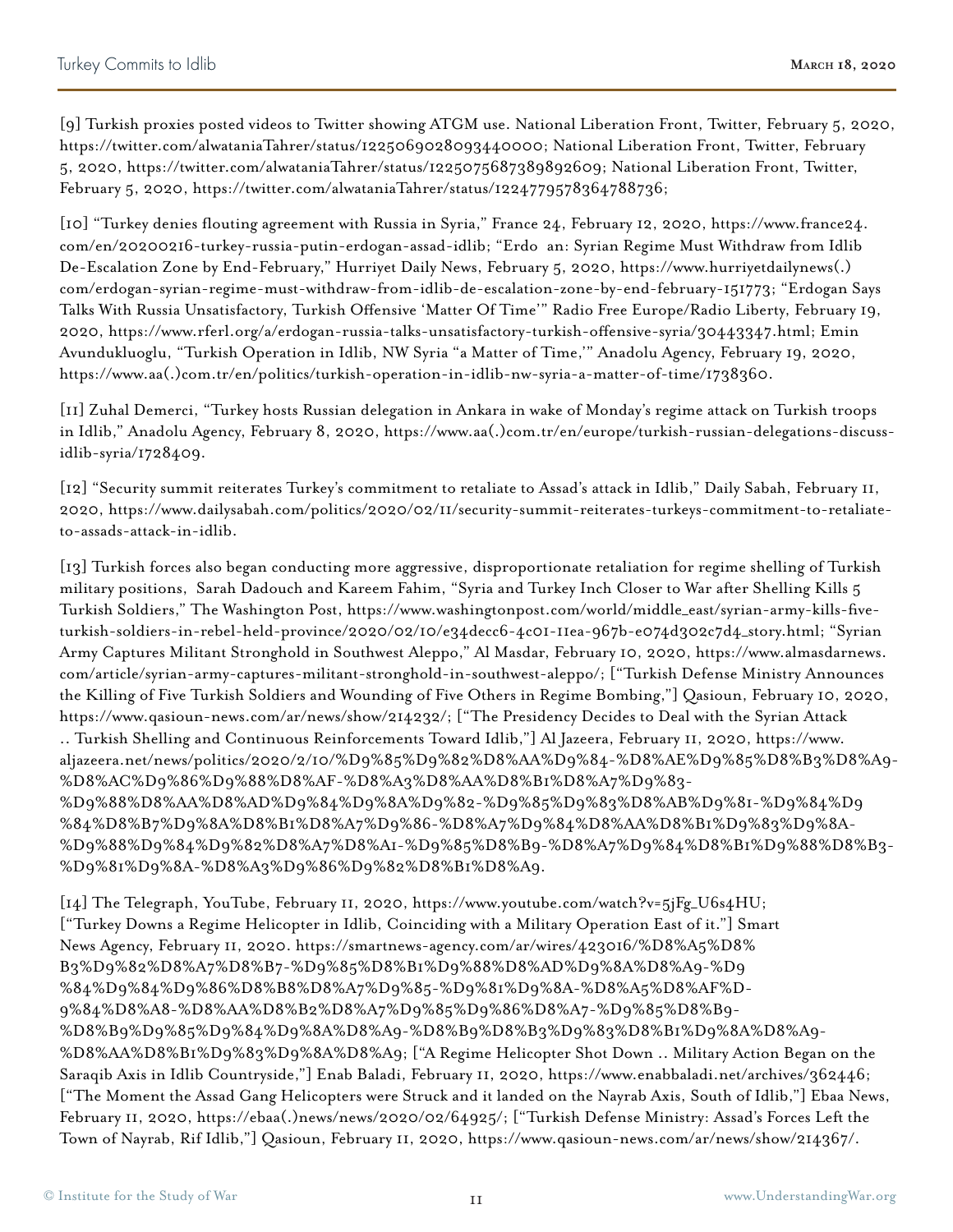[16] "Russian State TV: Turkish Army is Firing on Russian Planes in Syria's Idlib," Reuters, February 27, 2020, https://www.reuters.com/article/us-syria-security-turkey-russia/russian-state-tv-turkish-army-is-firing-on-russianplanes-in-syrias-idlib-idUSKCN20L28N; Sebastien Roblin, "Here's the Reason why Russian Aircraft Keep Dying in Syria," February 29, 2020, https://nationalinterest.org/blog/buzz/heres-reason-why-russian-aircraft-keep-dyingsyria-128527.

[17] Anti-Assad groups have previously downed a Russian jet with likely Turkish-provided MANPADs during a previous round of fighting in Idlib in February 2018. "Russian Sukhoi Fighter Jet Shot Down in Syria's Idlib," Al Jazeera, February 4, 2018, https://www.aljazeera.com/news/2018/02/russian-sukhoi-fighter-jet-shot-syriaidlib-180203182148377.html; "Erin Cunningham and Louisa Loveluck, "Russia Strikes Back as Syrian Rebels Take Credit for Shooting Down Fighter Jet, Killing Pilot," Washington Post, February 4, 2018, https://www.washingtonpost. com/world/russian-pilot-killed-after-jet-is-downed-by-syrian-rebels/2018/02/03/a91e6ec8-08fa-11e8-b48cb07fea957bd5\_story.html; Phil McCausland, "Russian Jet Downed and Pilot Killed by Syrian Militants," NBC News, February 3, 2018, https://www.nbcnews.com/news/world/russian-jet-downed-pilot-killed-syrian-rebels-n844421; Suleiman Al-Khalidi and Polina Devitt, "Syrian Rebels Down Russian Plane, Kill Pilot," Reuters, February 3, 2018, https://www.reuters.com/article/us-mideast-crisis-syria-airplane/syrian-rebels-down-russian-plane-kill-pilotidUSKBN1FN0IU.

[18] ["Turkey Downs a Regime Helicopter in Idlib, Coinciding with a Military Operation East of it."] Smart News Agency, February 11, 2020. https://smartnews-agency.com/ar/wires/423016/%D8%A5%D 8%B3%D9%82%D8%A7%D8%B7-%D9%85%D8%B1%D9%88%D8%AD%D9%8A%D8%A9-%D9 %84%D9%84%D9%86%D8%B8%D8%A7%D9%85-%D9%81%D9%8A-%D8%A5%D8%AF%D-9%84%D8%A8-%D8%AA%D8%B2%D8%A7%D9%85%D9%86%D8%A7-%D9%85%D8%B9- %D8%B9%D9%85%D9%84%D9%8A%D8%A9-%D8%B9%D8%B3%D9%83%D8%B1%D9%8A%D8%A9- %D8%AA%D8%B1%D9%83%D9%8A%D8%A9; ["After Turkey Shot Down a Syrian Regime Helicopter .. Factions Regain Control of the Town of Nayrab with Extensive Support from the Turkish Forces and their Artillery,"] Syrian Observatory for Human Rights, February 11, 2020, http://www.syriahr.com/?p=362249; The 'Nimr'Tiger, Twitter, February 20, 2020, https://twitter.com/Souria4Syrians/status/1230511105836974083.

[19] "Turkish Troops and Proxy Factions Launch New Offensive on Al-Nayrab Town Amid Intensive Turkish Shelling," Syrian Observatory for Human Rights, February 24, 2020, http://www.syriahr.com/en/?p=155732.

[20] "Putin, Erdogan Discuss Situation in Idlib in Phone Call," TASS, February 12, 2020, https://tass(.)com/ politics/1119169; "Erdogan, Putin Discuss Idlib over Phone," Hurriyet Daily News, February 12, 2020, https://www. hurriyetdailynews.com/erdogan-putin-discuss-idlib-over-phone-151972.

[21] The Russian attendees were Russian Deputy Foreign Minister Sergey Vershinin and Russian Special Envoy to Syria Alexander Lavrentiev. Ali Murat Alhas, "Turkey Informs Russia of its 'Clear' Policy in NW Syria," AA, February 18, 2020, https://www.aa(.)com.tr/en/politics/turkey-informs-russia-of-its-clear-policy-in-nw-syria/1737486; Elena Teslova, "Russia, Turkey End 2nd Round of Talks on Idlib," AA, February 18, 2020, https://www.aa(.)com.tr/en/ middle-east/russia-turkey-end-2nd-round-of-talks-on-idlib/1737167; ["On Russian – Turkish Consultations on Syria in Moscow,"] Russian Ministry of Foreign Affairs, February 18, 2020, https://www.mid.ru/web/guest/foreign\_policy/ news/-/asset\_publisher/cKNonkJE02Bw/content/id/4048084; ["The Turkish Delegation Leaves Moscow and News about the Lack of Agreement on Idlib,"] Enab Baladi, February 18, 2020, https://www.enabbaladi.net/archives/364312.

[22] "Turkey Rejects Russia's Idlib Plan Overlooking Region's People," Daily Sabah, February 19, 2010, https://www. dailysabah(.)com/diplomacy/2020/02/19/turkey-rejects-russias-idlib-plan-overlooking-regions-people.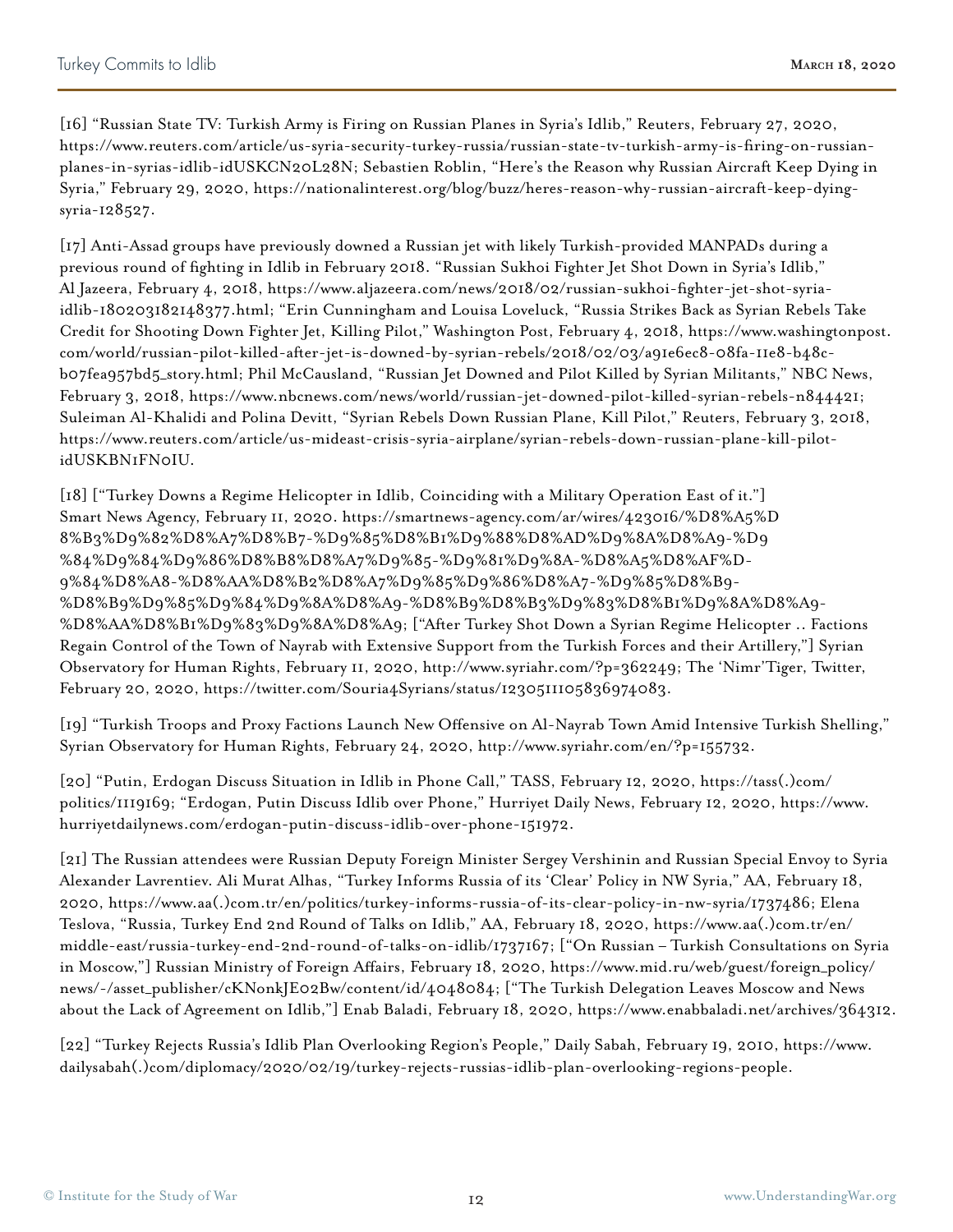[23] ["Awaiting Approval from Turkey .. Russia is Talking about a Three-Way Summit in Tehran on Syria,"] Enab Baladi, February 19, 2020, https://www.enabbaladi.net/archives/364588; ["The Resumption of Russian – Turkish Talks and Joint Patrols,"] Al Modon, February 18, 2020, https://www.almodon.com/arabworld/2020/2/18/%D8%A5%D8% B3%D8%AA%D8%A6%D9%86%D8%A7%D9%81-%D8%A7%D9%84%D9%85%D8%AD%D8%A7%D8%AF%D8% AB%D8%A7%D8%AA-%D8%A7%D9%84%D8%B1%D9%88%D8%B3%D9%8A%D8%A9-%D8%A7%D9%84%D8 %AA%D8%B1%D9%83%D9%8A%D8%A9-%D9%88%D8%A7%D9%84%D8%AF%D9%88%D8%B1%D9%8A%D8 %A7%D8%AA-%D8%A7%D9%84%D9%85%D8%B4%D8%AA%D8%B1%D9%83%D8%A9; ["Upcoming Tripartite Summit in Tehran after Russia and Turkey Failed to Reach an Agreement on Idlib,"] North Press Agency, February 19, 2020, https://npasyria.com/blog.php?id\_blog=7481&sub\_blog=10&name\_blog=%D9%82%D9%85%D8%A9%2520%D 8%AB%D9%84%D8%A7%D8%AB%D9%8A%D8%A9%2520%D9%85%D8%B1%D8%AA%D9%82%D8%A8%D8% A9%2520%D9%81%D9%8A%2520%D8%B7%D9%87%D8%B1%D8%A7%D9%86%2520%D8%A8%D8%B9%D8% AF%2520%D9%81%D8%B4%D9%84%2520%D8%B1%D9%88%D8%B3%D9%8A%D8%A7%2520%D9%88%D8% AA%D8%B1%D9%83%D9%8A%D8%A7%2520%D8%A7%D9%84%D8%AA%D9%88%D8%B5%D9%84%2520%D 9%84%D8%A7%D8%AA%D9%81%D8%A7%D9%82%2520%D8%A8%D8%B4%D8%A3%D9%86%2520%D8%A5 %D8%AF%D9%84%D8%A8; "Bogdanov Said that the Trilateral Summit in Syria Settlement can take place in March," TASS, February 19, 2020, https://tass(.)ru/politika/7796209.

[24] ["Erdogan is Asking for Help from Two Countries to Prevent a "Bloodbath" in Idlib,"] Enab Baladi, February 20, 2020, https://www.enabbaladi.net/archives/365046; "Kremlin: Syria Talks with Erdogan, Merkel, and Macron under Discussion," Reuters, February 21, 2020, https://www.reuters.com/article/us-syria-security-europe-russia/kremlinsyria-talks-with-erdogan-merkel-and-macron-under-discussion-idUSKBN20F1FQ; Davut Demircan and Burak Dag, "Turkish President to Discuss Idlib with Russia's Putin," AA, February 21, 2020, https://www.aa(.)com.tr/en/middleeast/turkish-president-to-discuss-idlib-with-russias-putin-/1740831; "Erdogan Calls for Cooperation in Joint Phone Call with Macron, Merkel," Daily Sabah, February 21, 2020, https://www.dailysabah.com/diplomacy/2020/02/21/ president-erdogan-holds-phone-call-with-macron-merkel; ["The Kremlin did not rule out Possibility of Holding a Quadrilateral Summit on Syria,"] TV Zvezda, February 21, 2020, https://tvzvezda(.)ru/news/vstrane\_i\_mire/ content/20202211320-DfneU.html.

[25] "Erdogan to Meet Merkel, Putin and Macron for Idlib Summit," DW, February 22, 2020, https://www.dw.com/ en/erdogan-to-meet-merkel-putin-and-macron-for-idlib-summit/a-52480678; ["Erdogan is Asking for Help from Two Countries to Prevent a "Bloodbath" in Idlib,"] Enab Baladi, February 20, 2020, https://www.enabbaladi.net/ archives/365046; "Kremlin: Syria Talks with Erdogan, Merkel, and Macron under Discussion," Reuters, February 21, 2020, https://www.reuters.com/article/us-syria-security-europe-russia/kremlin-syria-talks-with-erdogan-merkel-andmacron-under-discussion-idUSKBN20F1FQ; Davut Demircan and Burak Dag, "Turkish President to Discuss Idlib with Russia's Putin," AA, February 21, 2020, https://www.aa(.)com.tr/en/middle-east/turkish-president-to-discussidlib-with-russias-putin-/1740831; "Erdogan Calls for Cooperation in Joint Phone Call with Macron, Merkel," Daily Sabah, February 21, 2020, https://www.dailysabah.com/diplomacy/2020/02/21/president-erdogan-holds-phone-callwith-macron-merkel; ["The Kremlin did not rule out Possibility of Holding a Quadrilateral Summit on Syria,"] TV Zvezda, February 21, 2020, https://tvzvezda(.)ru/news/vstrane\_i\_mire/content/20202211320-DfneU.html; Ali Murat Alhas, "Turkish, Russian Leaders Talk Developments in Idlib, Syria," AA, February 21, 2020, https://www.aa.com. tr/en/middle-east/turkish-russian-leaders-talk-developments-in-idlib-syria/1741082; ["Telephone Conversation with President Turkey Recep Tayyip Erdogan,"] Kremlin, February 21, 2020, http://kremlin(.)ru/events/president/ news/62845.

[26] "Kremlin Says it Isn't Discussing a Syria Summit with Macron, Merkel," Reuters, February 25, 2020, https://www. reuters.com/article/us-syria-security-kremlin/kremlin-says-it-isnt-discussing-a-syria-summit-with-macron-merkelidUSKCN20J186; ["Russia: No Bilateral Meeting Between Erdogan and Putin and the March Summit is Uncertain,"] Enab Baladi, February 25, 2020, https://www.enabbaladi.net/archives/365821.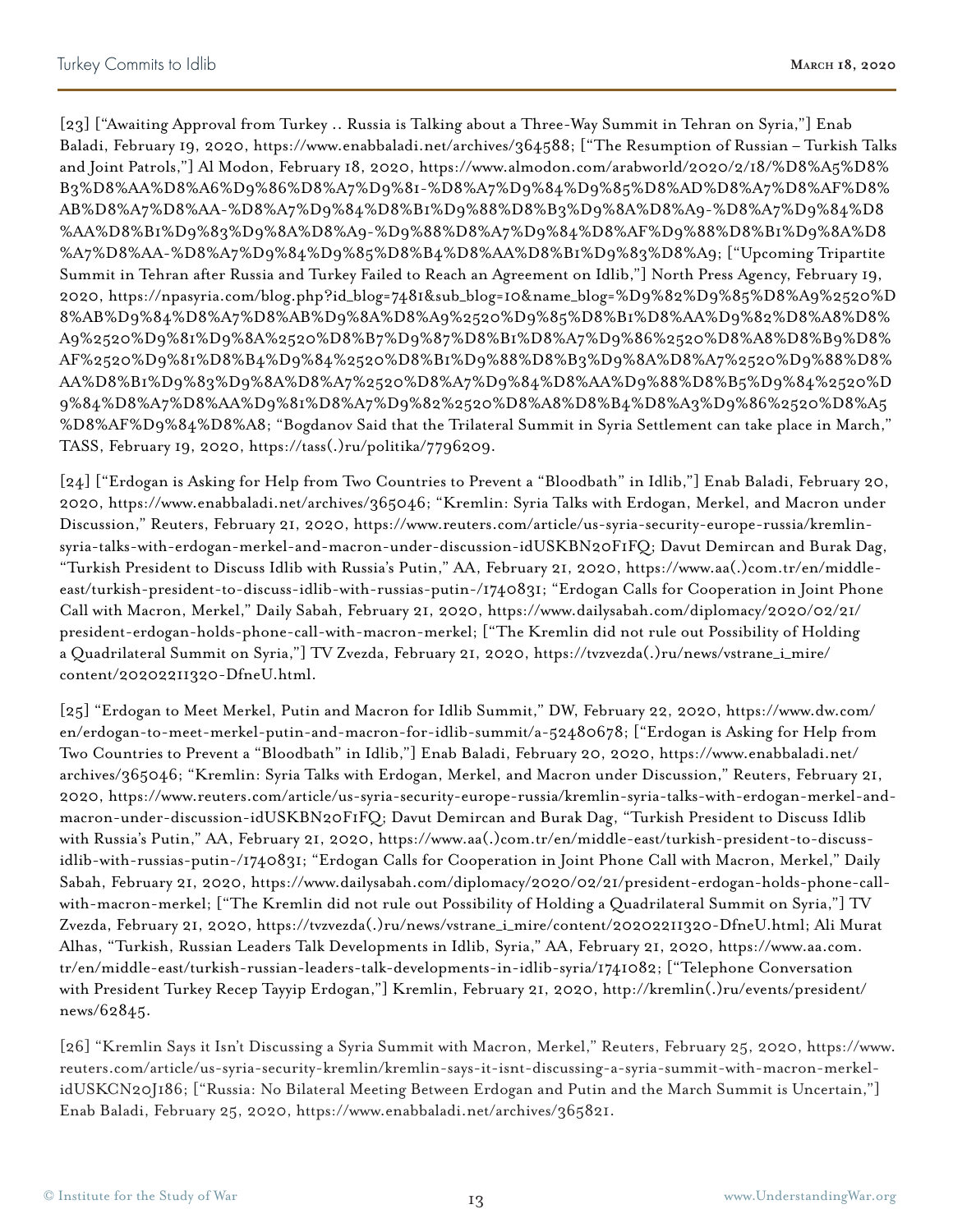[27] The attendees included Russian Deputy Foreign Minister Sergey Vershinin, Russian Special Envoy to Syria Alexander Lavrentiev, and Turkish Deputy Foreign Minister Sedat Onal. Erdogan Cagatay Zontur, "Turkey, Russia End First Day of Talks on Idlib, Syria," AA, February 26, 2020, https://www.aa(.)com.tr/en/middle-east/turkey-russia-endfirst-day-of-talks-on-idlib-syria/1746075; Omer Tugrul Cam, "Turkey Urges Russia for an Immediate Cease-Fire in Idlib," AA, February 27, 2020, https://www.aa.com.tr/en/middle-east/turkey-urges-russia-for-an-immediate-ceasefire-in-idlib/1747310; ["Idlib Consultations between Russia and Turkey to Continue in Ankara on Thursday,"] RIA, February 27, 2020, https://ria(.)ru/20200227/1565284545.html; ["Turkey and Russian Federation could not Reach Agreement on Idlib Crisis,"] IZ, February 27, 2020, https://iz(.)ru/980838/2020-02-27/turtciia-i-rf-ne-smoglidostich-soglasiia-po-idlibskomu-krizisu.

[28]["The Regime Forces Control Five Villages in Idlib,"] SMART News Agency, February 24, 2020, https:// smartnews-agency.com/ar/wires/425171/%D9%82%D9%88%D8%A7%D8%AA-%D8%A7%D9%84%D9%86 %D8%B8%D8%A7%D9%85-%D8%AA%D8%B3%D9%8A%D8%B7%D8%B1-%D8%B9%D9%84%D9%89- %D8%AE%D9%85%D8%B3-%D9%82%D8%B1%D9%89-%D8%A8%D8%A5%D8%AF%D9%84%D8%A8; ["Harvest Bulletin for all Field and Military Events in Syria 02 – 23 -2020,"] SNN, February 23, 2020, http:// www.shaam.org/news/bulletins/%D9%86%D8%B4%D8%B1%D8%A9-%D8%AD%D8%B5%D8%A7%D8%AF- %D9%8A%D9%88%D9%85-%D8%A7%D9%84%D8%A3%D8%AD%D8%AF- %D9%84%D8%AC%D9%85%D9%8A%D8%B9-%D8%A7%D9%84%D8%A3%D8%AD%D8%AF%D8%A7%D8% AB-%D8%A7%D9%84%D9%85%D9%8A%D8%AF%D8%A7%D9%86%D9%8A%D8%A9-%D9%88%D8%A7%D9 %84%D8%B9%D8%B3%D9%83%D8%B1%D9%8A%D8%A9-%D9%81%D9%8A-%D8%B3%D9%88%D8%B1%D 9%8A%D8%A7-23-02-2020.html; ["The Regime Mobilizes South of Idlib .. The Factions Destroy Vehicles and Kills Soldiers in its Army,"] Zaman al Wasl, February 24, 2020, https://www.zamanalwsl.net/news/article/121368/.

[29] ["About 10 Dead and Wounded Turks with Air Strikes by Regime and Russian Planes on a Turkish Point South of Idlib,"] Syrian Observatory for Human Rights, February 24, 2020, http://www.syriahr.com/?p=364918; ["The Syrian Regime Advances South of Idlib and Russia Targets the Turkish Points and Kills its Members and Destroys its Mechanisms,"] Step News Agency, February 24, 2020, https://stepagency-sy.net/2020/02/24/%d8%a7%d9%84%d 9%86%d8%b8%d8%a7%d9%85-%d8%a7%d9%84%d8%b3%d9%88%d8%b1%d9%8a-%d9%8a%d8%aa%d9%82 %d8%af%d9%91%d9%85-%d8%ac%d9%86%d9%88%d8%a8%d9%8a-%d8%a5%d8%af%d9%84%d8%a8-%d9%8 8%d8%b1%d9%88%d8%b3%d9%8a/; Levent Kemal, Twitter, February 24, 2020, https://twitter.com/leventkemaI/ status/1231902094183018506; ["Regime Forces Bombed Turkish Army Sites in Idlib and the Latter Retaliated,"] SMART News Agency, February 24, 2020, https://smartnews-agency.com/ar/wires/425192/%D9%82%D9%88%D8 %A7%D8%AA-%D8%A7%D9%84%D9%86%D8%B8%D8%A7%D9%85-%D8%AA%D9%82%D8%B5%D9%81- %D9%85%D9%88%D8%A7%D9%82%D8%B9-%D9%84%D9%84%D8%AC%D9%8A%D8%B4- %D8%A7%D9%84%D8%AA%D8%B1%D9%83%D9%8A-%D8%A8%D8%A5%D8%AF%D9%84%D8%A8- %D9%88%D8%A7%D9%84%D8%A3%D8%AE%D9%8A%D8%B1-%D9%8A%D8%B1%D8%AF.

[30] ["Kafr Nabl .. The City that the World "Diversified" by Killing it and Bringing it Down,"] Enab Baladi, February 26, 2020, https://www.enabbaladi.net/archives/366101; "The Opposition Controls the "Saraqib" Strategy in Eastern Idlib and Loses More than 20 Villages and Towns in the South (Video)"] Step News Agency, February 27, 2020, https://stepagency-sy.net/2020/02/27/%d8%a7%d9%84%d9%85%d8%b9%d8%a7%d8%b1%d8%b6%d8%a9- %d8%aa%d8%b3%d9%8a%d8%b7%d8%b1-%d8%b9%d9%84%d9%89-%d8%b3%d8%b1%d8%a7%d9%82%d8%a8- %d8%a7%d9%84%d8%a7%d8%b3%d8%aa%d8%b1%d8%a7%d8%aa%d9%8a%d8%ac%d9%8a/.

[31] Clash Report, Twitter, February 28, 2020, https://twitter.com/clashreport/status/1233496132443136001; Clash Report, Twitter, February 28, 2020, https://twitter.com/clashreport/status/1233415643237670913; Clash Report, Twitter, February 28, 2020, https://twitter.com/clashreport/status/1233438454635257858; Clash Report, Twitter, February 28, 2020, https://twitter.com/clashreport/status/1233432956045348864.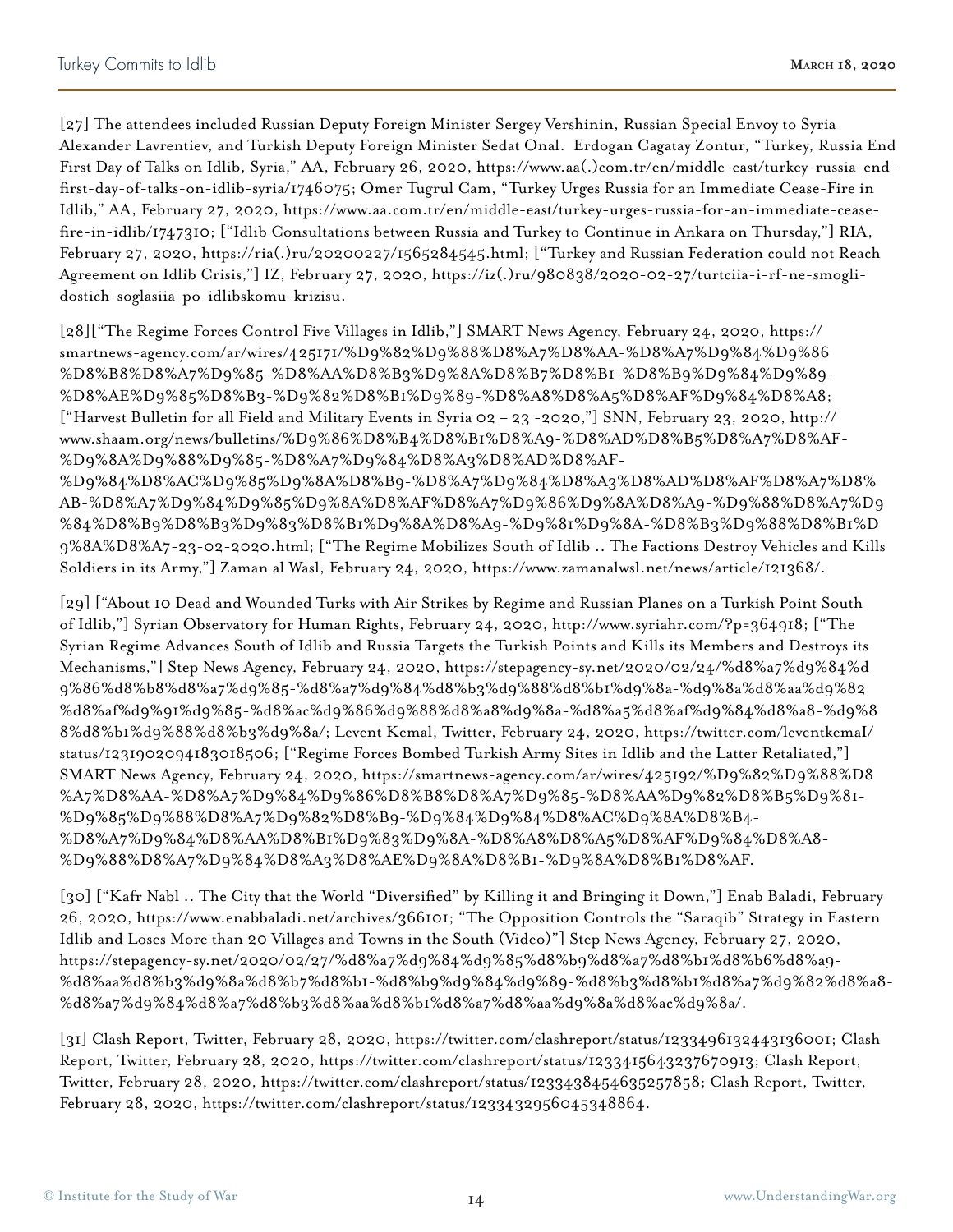[32] Ragip Soylu, Twitter, February 28, 2020, https://twitter.com/ragipsoylu/status/1233299362501070851; Ruslan Trad, Twitter, February 29, 2020, https://twitter.com/ruslantrad/status/1233764117535653888.

[33] Hanife Sevinc and Berk Ozkan, ["Syria Issue is Never an Adventure for Turkey: Erdogan,"] AA, February 29, 2020, https://www.aa(.)com.tr/en/turkey/syria-issue-is-never-adventure-for-turkey-erdogan/1749700.

[34] "Social Media Blocked in Turkey as Idlib Military Crisis Escalates," Netblocks, February 27, 2020, https:// netblocks.org/reports/social-media-blocked-in-turkey-as-idlib-military-crisis-escalates-r8VWGXA5.

[35] Jackson Danbeck and Matti Suomenaro, "Russia: Iran's Air Force in Syria," Institute for the Study of War, November 17, 2017, http://iswresearch.blogspot.com/2017/11/russia-irans-air-force-in-syria.html.

[36] TRT World, Twitter, February 28, 2020, https://twitter.com/trtworld/status/1233387627333636096.

[37] Metin Gurcan, "Deciphering Turkey's Darkest Night in Syria," Al-Monitor, February 28, 2020, https://www.almonitor.com/pulse/originals/2020/02/turkey-syria-russia-deciphering-attack-on-turkish-troops.html.

[38] Anadolu Agency, Twitter, February 28, 2020, https://twitter.com/anadoluagency/status/1233363151032397825; Anadolu Agency, Twitter, February 28, 2020, https://twitter.com/anadoluagency/status/1233359927055462400; Gregory Waters, Twitter, February 28, 2020, https://twitter.com/GregoryPWaters/status/1233556677129056262.

[39] "Iranian Militia Body in Syria Warns Turkey to end Idlib Airstrikes," Rudaw, March 1, 2020, https://www. rudaw.net/english/middleeast/syria/01032020; Gregory Waters, Twitter, February 28, 2020, https://twitter.com/ GregoryPWaters/status/1233556677129056262.

[40] "Trump, in Call with Erdogan, Backs Turkey and Urges End to Violence in Syria's Idlib," Reuters, February 28, 2020, https://www.reuters.com/article/us-syria-security-turkey-usa/turkey-says-erdogan-trump-discuss-situationin-syrias-idlib-idUSKCN20M2QL; "Erdogan to Tell Trump that Turkey Expects 'Actual' Support in Syria: Official," Reuters, February 28, 2020, https://www.reuters.com/article/us-syria-security-turkey-russia-trump/erdogan-totell-trump-that-turkey-expects-actual-support-in-syria-official-idUSKCN20M22O; Aylin Dal and Ferdi Turkten, "Erdogan, Putin Agree to Meet Face to Face: Turkish Official," AA, February 28, 2020, https://www.aa(.)com.tr/en/ turkey/erdogan-putin-agree-to-meet-face-to-face-turkish-official/1748687; Elena Teslova, "Russia Calls for Efforts for Idlib Deals Implementation," AA, February 28, 2020, https://www.aa(.)com.tr/en/middle-east/russia-calls-forefforts-for-idlib-deals-implementation/1748742; Michael Hernandez, "Trump Condemns Deadly Idlib Attack on Turkish Troops," AA, February 28, 2020, https://www.aa(.)com.tr/en/americas/trump-condemns-deadly-idlib-attackon-turkish-troops/1749020; ["Telephone Conversation with President of Turkey Recep Tayyip Erdogan,"] Kremlin, February 28, 2020, http://www.kremlin(.)ru/events/president/news/62877.

[41] "Turkey Will No Longer Stop Syrian Migrant Flow to Europe: Turkish Official," Reuters, February 27, 2020, https://www.reuters.com/article/us-syria-security-turkey-migrants/turkey-will-no-longer-stop-syrian-migrant-flowto-europe-turkish-official-idUSKCN20L33V.

[42] "Greece Pushes Back Migrants After Turkish Border 'Onslaught'" Reuters, February 29, 2020, https:// www.reuters.com/article/us-syria-security-greece/greece-pushes-back-migrants-after-turkish-border-onslaughtidUSKBN20N0GE.

[43] Anadolu Agency, YouTube, March 7, 2020, https://www.youtube.com/watch?v=SppB905SEdQ.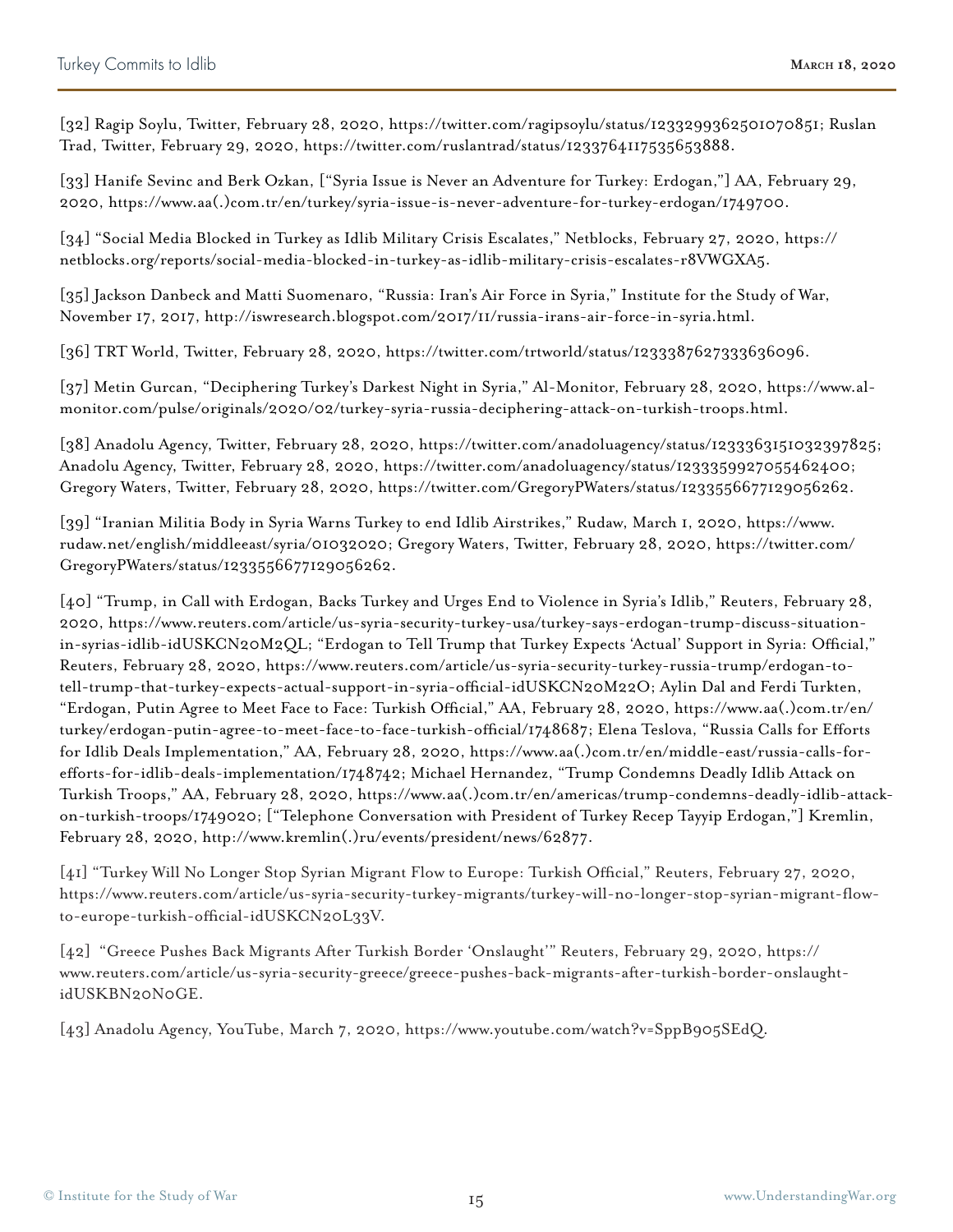[44] ["The Turkish Army Downs the Syrian Regime's Warplane, and this is the Outcome of the Latter's Losses with 24 Hours,"] Step News Agency, March 3, 2020, https://stepagency-sy.net/2020/03/03/%d8%a7%d9%84%d8%ac% d9%8a%d8%b4-%d8%a7%d9%84%d8%aa%d8%b1%d9%83%d9%8a-%d9%8a%d9%8f%d8%b3%d9%82%d8%b7- %d8%b7%d8%a7%d8%a6%d8%b1%d8%a9-%d8%ad%d8%b1%d8%a8%d9%8a%d8%a9-%d9%84%d9%84%d9%8 6%d8%b8%d8%a7%d9%85/; ["Turkish Defense Announces the Shooting Down of a Warplane of the Syrian Regime Forces,"] Enab Baladi, March 3, 2020, https://www.enabbaladi.net/archives/367310; Sarp Ozer, "Turkey Neutralizes 2,557 Syrian Regime elements so far," AA, March 2, 2020, https://www.aa(.)com.tr/en/middle-east/turkeyneutralizes-2-557-syrian-regime-elements-so-far/1751645; Burak Dag, "Turkey Downs Assad Regime's Warplane in Syria," AA, March 3, 2020, https://www.aa(.)com.tr/en/middle-east/turkey-downs-assad-regimes-warplane-insyria/1752904; "Syrian Army Shoots Down Turkish Military Drone in Western Aleppo: Photos," Al Masdar, March 3, 2020, https://www.almasdarnews(.)com/article/syrian-army-shoots-down-turkish-military-drone-in-westernaleppo-photos/; "Turkey Launches Operation Spring Shield Against Regime Aggression in Syria," Daily Sabah, March 1, 2020, https://www.dailysabah(.)com/politics/turkey-launches-operation-spring-shield-in-syrias-idlib/news; "Turkey Neutralizes 2,557 Regime Elements in Syria's Idlib," Hurriyet Daily News, March 2, 2020, https://www. hurriyetdailynews.com/turkey-neutralizes-2-557-regime-elements-in-syrias-idlib-152612.

[45] Gregory Waters, Twitter, February 28, 2020, https://twitter.com/GregoryPWaters/status/1233556677129056262; Stijn Mitzer with Calibre Obscura, "The Idlib Turkey Shoot: The Destruction and Capture of Vehicles and Equipment by Turkish and Rebel Forces," Oryx, February 28, 2020, http://spioenkop.blogspot.com/2020/02/the-idlib-turkeyshoot-destruction-and.html.

[46] ["Statement on the Spring Shield Operation,"] Turkish Ministry of Defense, March 2, 2020, https://www.msb(.) gov.tr/SlaytHaber/432020-23134.

47 ["Continuing Battles on Jabl Zawiya and al Ghab Fronts .. Destroying Tanks and Liberating Several Villages,"] SNN, March 1, 2020, http://www.shaam.org/news/syria-news/%D9%85%D8%B9%D8%A7%D 8%B1%D9%83-%D9%85%D8%B3%D8%AA%D9%85%D8%B1%D8%A9-%D8%B9%D9%84%D9%89- %D8%AC%D8%A8%D9%87%D8%A7%D8%AA-%D8%AC%D8%A8%D9%84-%D8%A7%D9%84%D8 %B2%D8%A7%D9%88%D9%8A%D8%A9-%D9%88%D8%A7%D9%84%D8%BA%D8%A7%D8%A8- %D8%AA%D8%AF%D9%85%D9%8A%D8%B1-%D8%AF%D8%A8%D8%A7%D8%A8%D8%A7%D8%AA-%D9 %88%D8%AA%D8%AD%D8%B1%D9%8A%D8%B1-%D9%82%D8%B1%D9%89-%D8%B9%D8%AF%D8%A9. html; Abdullah Darwish [" "National" and "Tahrir al Sham" Regain Control of the Village and a Hill West of Aleppo,"] SMART News Agency, March 4, 2020, https://smartnews-agency.com/ar/wires/427069/%D8%A7% D9%84%D9%88%D8%B7%D9%86%D9%8A-%D9%88-%D8%AA%D8%AD%D8%B1%D9%8A%D8%B1- %D8%A7%D9%84%D8%B4%D8%A7%D9%85-%D9%8A%D8%B3%D8%AA%D8%B9%D-9%8A%D8%AF%D8%A7%D9%86-%D8%A7%D9%84%D8%B3%D9%8A%D8%B7%D8%B1%D8 %A9-%D8%B9%D9%84%D9%89-%D9%82%D8%B1%D9%8A%D8%A9-%D8%BA%D8%B1%D8%A8- %D8%AD%D9%84%D8%A8; ["Tactical Battles and Withdrawals in Jabl al Zawiya and Sahl al Ghab .. Martyrs and Wounded in Ground Bombing on Idlib Countryside,"] Syrian Observatory for Human Rights, February 29, 2020, http://www.syriahr.com/?p=366291; ["The Target is Jabl al Zawiya .. the Opposition Regains Control of a Strategic Village in Idlib Countryside,"] Enab Baladi, February 29, 2020, https://enabbaladi.net/archives/366775.

[48] Daily Sabah, Twitter, March 10, 2020, https://twitter.com/DailySabah/status/1237492141443743744.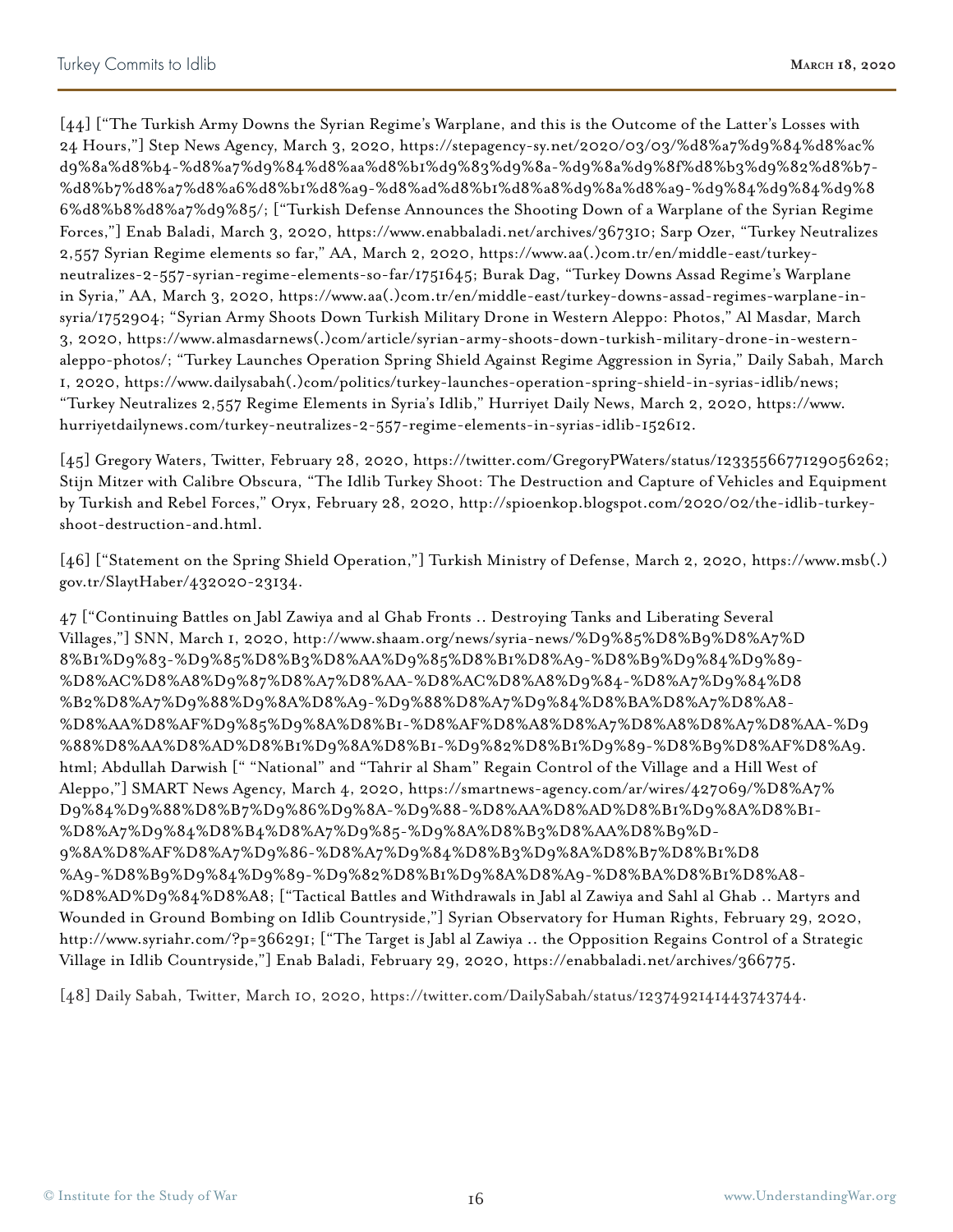[49] "Russia Sends Warships as Turkish Troops Killed in Syria," The Moscow Times, February 28, 2020, https://www. themoscowtimes(.)com/2020/02/28/russia-sends-warships-as-turkish-troops-killed-in-syria-a69443; Yoruk Isik and Maria Tsvetkova, "Russia Reinforces Syria before Putin – Erdogan Talks – Flight and Shipping Data," Reuters, March 4, 2020, https://www.reuters.com/article/us-syria-security-russia/russia-reinforces-syria-before-putin-erdogantalks-flight-and-shipping-data-idUSKBN20R2QP; ["Putin and Erdogan's Agreement .. "Strikes" from History and Mines to Implement,"] Asharq al-Awsat, March 6, 2020, https://aawsat.com/home/article/2166521/%D8%A7%D8% AA%D9%81%D8%A7%D9%82-%D8%A8%D9%88%D8%AA%D9%8A%D9%86-%D9%88%D8%A5%D8%B1%D 8%AF%D9%88%D8%BA%D8%A7%D9%86-%C2%AB%D8%B6%D8%B1%D8%A8%D8%A7%D8%AA%C2%BB- %D9%85%D9%86-%D8%A7%D9%84%D8%AA%D8%A7%D8%B1%D9%8A%D8%AE-%D9%88%D8%A3%D9%84 %D8%BA%D8%A7%D9%85-%D8%A8%D8%A7%D9%84%D8%AA%D9%86%D9%81%D9%8A%D8%B0.

[50] Yoruk Isik and Maria Tsvetkova, "Russia Reinforces Syria before Putin – Erdogan Talks – Flight and Shipping Data," Reuters, March 4, 2020, https://www.reuters.com/article/us-syria-security-russia/russia-reinforces-syriabefore-putin-erdogan-talks-flight-and-shipping-data-idUSKBN20R2QP.

[51] "Regime Re-Enter NW Syria Crossroads Town," Naharnet, March 2, 2020, http://www.naharnet.com/ stories/en/269675; "[Russian Military Police Enter the Syrian city of Saraqib,"] RIA, March 2, 2020, https:// ria(.)ru/20200302/1567020721.html; ["Tiger Forces,"] Facebook, March 2, 2020, https://www.facebook.com/ tigerforces01/videos/648774532363629/?\_\_xts\_\_[0]=68.ARCd4BVmzN3DEEkWIrHwLEAso86MMUYuDwXTjuk6\_mQ WXmECLZgM5pJ9FTCDI4hseGKy3UtdN7twaaZMJWZAo3t-EzwMSqBkPvmGm6d9jsRQjQ-iJFhs-OiUaxclgzwIbVp4 KElrs3Zo8zc4rqOeFKu-Q5h9P6hkqeUemGZvkujPXizEZWYfqO9Cbm

[52] Genevieve Casagrande, "How Iran is Learning from Russia in Syria," Institute for the Study of War, February 3, 2017. http://www.understandingwar.org/backgrounder/how-iran-learning-russia-syria.

[53] Danny Makki, Twitter, March 2, 2020, https://twitter.com/Dannymakkisyria/status/1234519301123645440; Russian Embassy, Syria, March 2, 2020, https://twitter.com/RusEmbSyria/status/1234625871924822016; "[Russian Military Police Enter the Syrian city of Saraqib,"] RIA, March 2, 2020, https://ria(.)ru/20200302/1567020721.html.

[54] Firdevs Bulut and Burak Dag, "Erdogan: 'Era of one-sided sacrifices on migrants over'" AA, March 2, 2020, https://www.aa(.)com.tr/en/middle-east/erdogan-era-of-one-sided-sacrifices-on-migrants-over/1751941; "Kremlin Confirms Erdogan, Putin will meet in Moscow on March 5," TASS, March 2, 2020, https://tass(.)com/ politics/1125553; "Erdogan Hopes for Idlib Cease-fire in Putin Talks," Voice of America, March 2, 2020, https://www. voanews.com/middle-east/erdogan-hopes-idlib-cease-fire-putin-talks.

[55] Levent Kemal, Twitter, March 4, 2020, https://twitter.com/leventkemaI/status/1235253170084990976; Orient News, Twitter, March 4, 2020, https://twitter.com/OrientNews/status/1235200798549848065; "Commander of Assad's 'Tiger Forces' Suhail Hassan Seriously Wounded in Turkish Strike, Reports Claim," Daily Sabah, March 4, 2020, https://www.dailysabah.com/world/syrian-crisis/commander-of-assads-tiger-forces-suhail-hassan-seriouslywounded-in-turkish-strike-reports-claim; "[Turkish Drone Targets Suhail Hassan "The Tiger" in Northern Hama"] Qasioun News, March 5, 2020, https://www.qasioun-news.com/ar/news/show/216799/.

[56] Omer Turgul Cam, "US Delegation to Visit Ankara for Talks on Syria," AA, March 2, 2020, https://www.aa(.) com.tr/en/americas/us-delegation-to-visit-ankara-for-talks-on-syria/1751418; "America Announces New Humanitarian Assistance for the Syria Crisis Response," U.S. Department of State, March 3, 2020, https://www.state.gov/americaannounces-new-humanitarian-assistance-for-the-syria-crisis-response/; "[The Second Visit .. Jeffrey to Turkey before Putin and Erdogan Meeting]" Enab Baladi, March 3, 2020, https://www.enabbaladi.net/archives/367096.

[57] Jack Detsch, "US not Planning to Send New Weapons to Turkey for Syria Campaign," Al-Monitor, March 3, 2020, https://www.al-monitor.com/pulse/originals/2020/03/us-pentagon-ammunition-turkey-nato-idlib-syria-jeffrey-craft. html/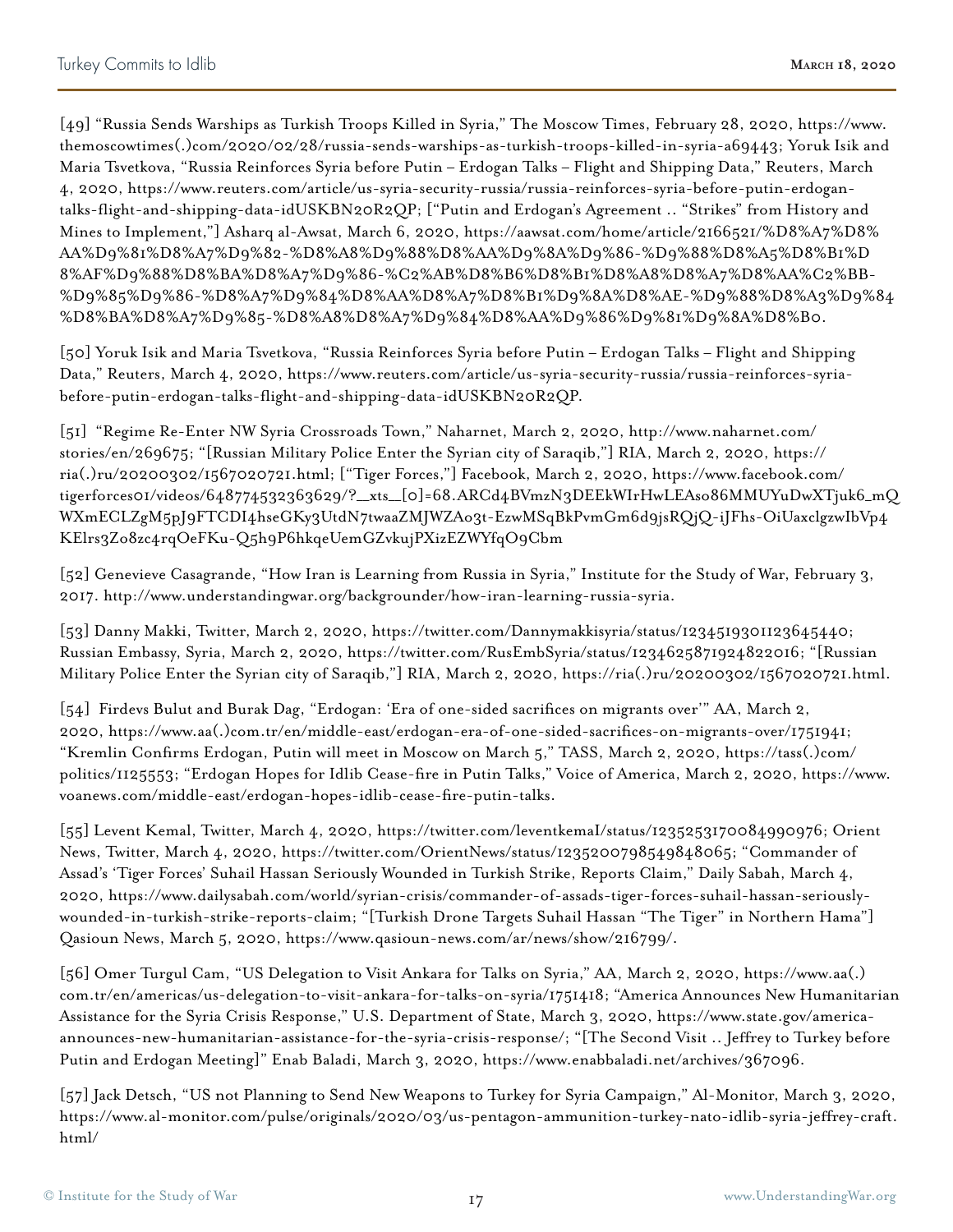[58] "UN Chief Appeals For End to Syria's 'Man-made Humanitarian Nightmare,'"UN News, February 21, 2020, https://news.un.org/en/story/2020/02/1057861.

[59] "Additional Protocol to the Memorandum on Stabilization of the Situation in the Idlib De-Escalation Area," Russian Ministry of Foreign Affairs," March 6, 2020, https://www.mid(.)ru/ru/foreign\_policy/news/-/asset\_publisher/ cKNonkJE02Bw/content/id/4072593?p\_p\_id=101\_INSTANCE\_cKNonkJE02Bw&\_101\_INSTANCE\_cKNonkJE02Bw\_ languageId=en\_GB.

[60] Anton Lavrov, ["Stand By Patrol: What the Situation in Idlib Will Be after the Agreement of the Russian Federation and Turkey,"] Izvestia, March 13, 2020, https://iz(.)ru/986274/anton-lavrov/derzhi-patrul-kakoi-budetsituatciia-v-idlibe-posle-dogovorennosti-rf-i-turtcii.

[61] "Turkey to Patrol North, Russians South of M4 Highway in Idlib: Minister," Hurriyet Daily News, March 10, 2020, https://www.hurriyetdailynews.com/turkey-to-patrol-north-russians-south-of-m4-highway-in-idlib-minister-152865; Status 6, Twitter, March 10, 2020, https://twitter.com/Archer83Able/status/1237331576616255488; "Turkey, Russia Agree on Details of Idlib Cease-fire, Akar Says,"Daily Sabah, March 13, 2020, https://www.dailysabah.com/politics/ war-on-terror/turkey-russia-agree-on-details-of-idlib-cease-fire-akar-says.

[62] "AQ-Aligned Jihadi Coalition Points to Afghan Taliban as Model to Follow in Fighting Till Enemy Capitulation," SITE Intelligence Group, March 16, 2020, https://ent.siteintelgroup.com/Statements/aq-aligned-jihadi-coalitionpoints-to-afghan-taliban-as-model-to-follow-in-fighting-till-enemy-capitulation.html.

Jennifer Cafarella, "Russia's Dead-End Diplomacy in Syria," Institute for the Study of War, November 2019, http:// www.understandingwar.org/report/russias-dead-end-diplomacy-syria.

[63] Andrew Wilks, "Turkey-Russia Patrols Start Amid Protests on Syrian Highway," Associated Press, March 15, 2020, https://apnews.com/5d8ddf338c10909dcce608fbece5fea7.

[64] "HTS Funds M4 Road's Protests After Earlier Violent Repression of the Border Demonstrations," Syrian Observatory for Human Rights, March 15, 2020. http://www.syriahr.com/en/?p=157355&\_\_ cf\_chl\_jschl\_tk\_\_=4b9c194891543adf1e47c54d0a14083b99ea3df2-1584551902-0-AfeSBE\_ kiC6qovdwJteBiVHwz8OPqoGk-1pwVTlaW4KiBGBqt-7B5ldGgOtnqJMX2izR\_4Ppv47FsL81UV5uiO9pkoyX pv\_CL8VA4GTcUzAxXnFeR64Gzgi1Qu5s15g2YukPTWvKEKT9yw0bAuZ0Xiz79iVRsx5AbPPbYl5BTeIve6LpkA\_ BmypkBzQ6I6HQy5KSQeDrr9-eSJn14wAyEYmKtrMbfODhrKg3I89iRI5uN8q8VVgcdAiVYX-imO52uI9nEc4YsizTV 75PmGCPurjnRy7qwMmiPlTviewRCNQr.

[65] "Regime Forces Shell Idlib and Hama Countryside After Russian and Turkish Forces Failed to Run Their First M4 Joint Patrol," March 15, 2020, http://www.syriahr.com/en/?p=157316.

[66] "Turkey, Russia Agree on Details of Idlib Cease-fire, Akar Says,"Daily Sabah, March 13, 2020, https://www. dailysabah.com/politics/war-on-terror/turkey-russia-agree-on-details-of-idlib-cease-fire-akar-says.

[67] "Nearly 1,100 Turkish Military Units Cross into NW Syria Since New Ceasefire Came into Effect," March 17, 2020, http://www.syriahr.com/en/?p=157439.

[68] Nicholas Danfort, Twitter, March 7, 2020, https://twitter.com/NicholasDanfort/status/1236409051094941696.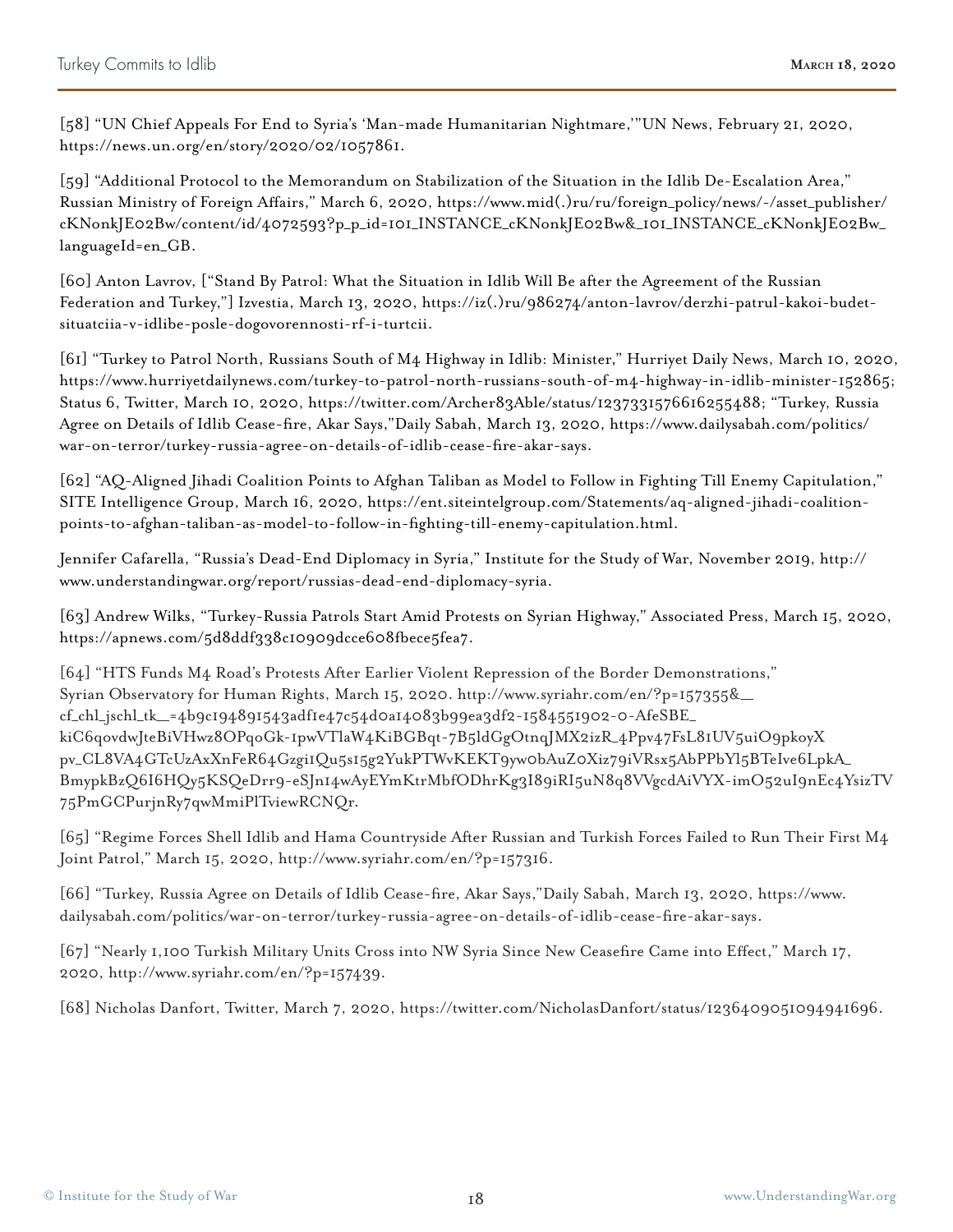[69] The regime attempted to reopen the M5 as soon as possible after recapturing but was disrupted by the Turkish counter-escalation. The regime then reopened the highway after the ceasefire agreement. "Syria Announces Damascus-Aleppo Highway Open to Traffic" Reuters, February 22, 2020, https://www.reuters.com/article/us-syria-securityhighway-idUSKCN20G0KN; Albert Aji and Andrew Wilks, "Syria Reopens Highway Linking Largest Cities after 8 Years" AP News, February 22, 2020, https://apnews.com/e2cc6399295f6539ef30be60052c4f5b. "Syria Reopens Important M-5 Highway to Public," Al Masdar, March 8, 2020, https://www.almasdarnews(.)com/article/syriareopens-important-m-5-highway-to-public/; "Aleppo Damascus Int'l Highway Reopened," Tishreen, March 7, 2020, http://tishreen(.)news.sy/?p=463266.